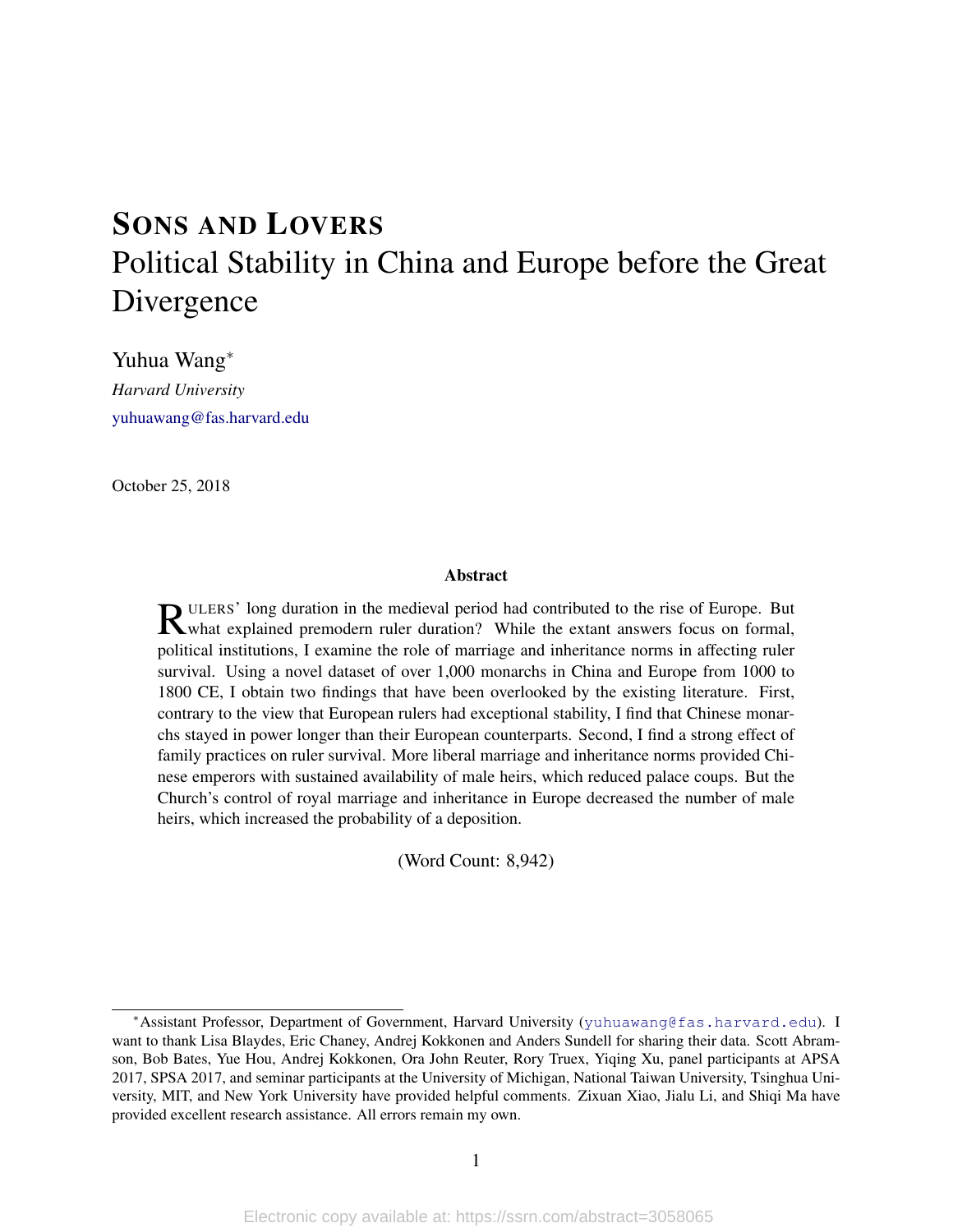A Prominent literature has established a strong association between ruler duration in the me-dieval period and the rise of Europe [\(Strayer](#page-31-0) [1970,](#page-31-0) 19; [Blaydes and Chaney](#page-28-0) [2013,](#page-28-0) 19-22; [Acharya and Lee](#page-28-1) [2016,](#page-28-1) 20-22; [Cox and Weingast](#page-28-2) [2018,](#page-28-2) 287-290). This is consistent with [Olson'](#page-31-1)s (2000) famous argument that rulers who are "stationary bandits" have a long time horizon to focus on public goods provision and pro-growth economic policies. Yet if premodern ruler duration was so critical to the rise of the modern world, what then explained premodern ruler duration?

Existing answers focus on formal institutions, especially feudalism and representative assemblies, that were unique in medieval Europe. After the collapse of the Western Roman Empire, a set of fragmented Germanic kingdoms emerged, in which rulers had weak bargaining power vis-á-vis the local nobility ([Stasavage](#page-31-2)  $2016$ , 156-158). To solicit the noble's financial and military assistance, the Carolingian rulers agreed to grant land in exchange for sworn services, which led to the emergence of feudalism [\(Anderson](#page-28-3) [1974,](#page-28-3) 29-39; [Ertman](#page-29-0) [1997,](#page-29-0) 35-48). After the fall of the Carolingian Empire, European rulers' bargaining power was further weakened when interstate conflicts became frequent and expensive [\(Tilly](#page-31-3) [1992,](#page-31-3) 67-91; [Downing](#page-29-1) [1992,](#page-29-1) 18-38). To obtain new funds, sovereign rulers conceded (partial) political control, through political representation, to the elite [\(North and Weingast](#page-31-4) [1989,](#page-31-4) 817-824; [Stasavage](#page-31-5) [2011,](#page-31-5) 25-69; [Dincecco](#page-29-2) [2011,](#page-29-2) 26-27; [Cox](#page-28-4) [2016,](#page-28-4) 19-36). Armed elites, represented in parliament, were able to extract a "soft contract" from their king or queen, which made them less likely to overthrow the monarch [\(Blaydes and Chaney](#page-28-0) [2013,](#page-28-0) 19-22).

But political representation and elite consent were a unique European phenomena that was not witnessed in other parts of the world [\(Stasavage](#page-31-2) [2016,](#page-31-2) 146). This raises the scope condition question for this prominent literature, which can be addressed by including more cases outside Europe and examining institutions that were prevalent across the medieval world.

In this article, I expand this distinguished line of research in two ways. First, I add imperial China to the comparison. In the early 19th century, China and Europe experienced a "great divergence" in economic development where Europe launched the Industrial Revolution while China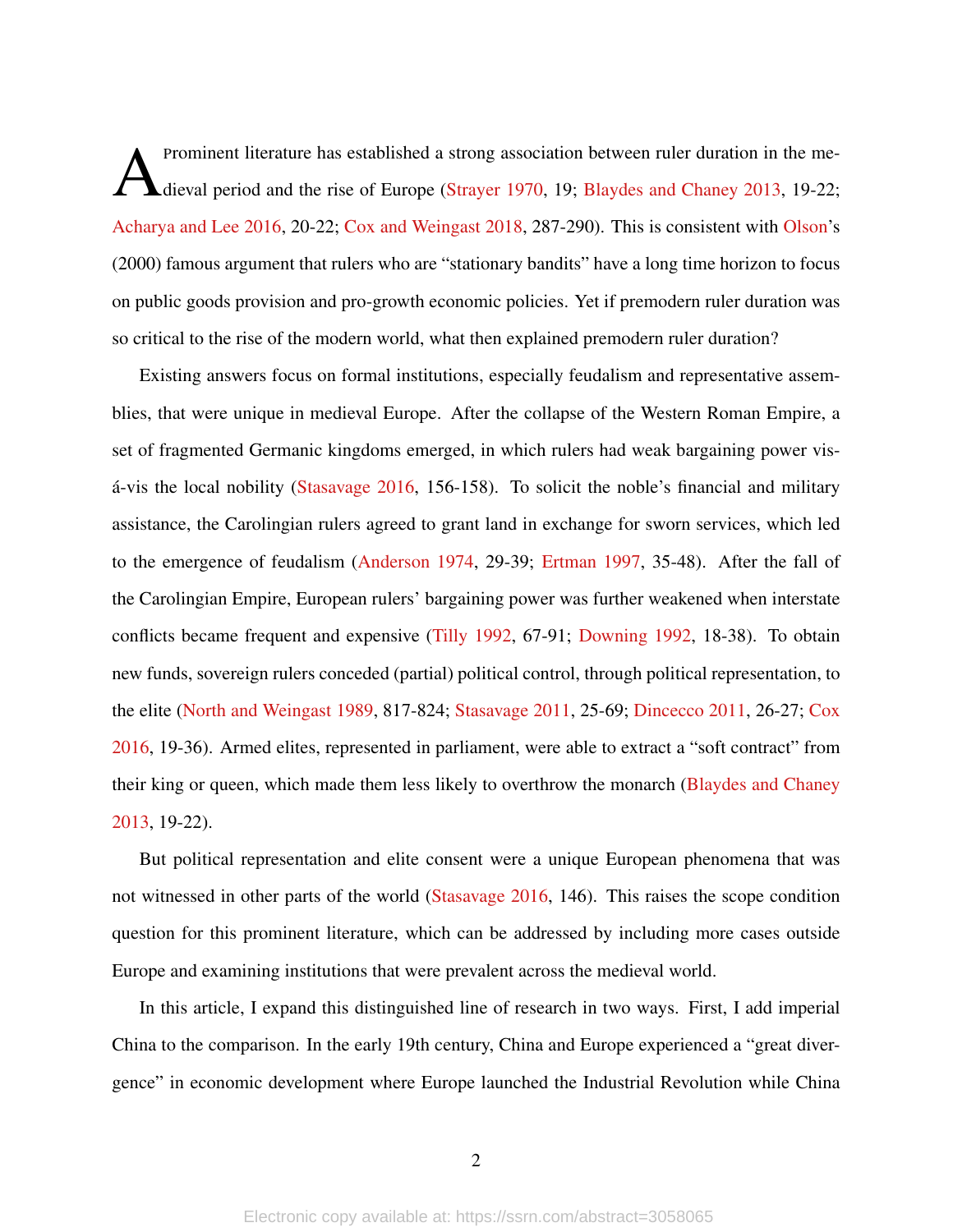lagged behind [\(Pomeranz](#page-31-6) [2000\)](#page-31-6). If ruler duration facilitated economic development, We should expect Chinese rulers to have shorter durations than their European counterparts before the 19th century. Second, I examine an informal institution—marriage and inheritance norms—which existed but varied across medieval polities, and its influence on ruler survival.

I obtain two findings that have been overlooked by focusing only on Europe. First, contrary to the popular view that European rulers had exceptional stability, I find that Chinese monarchs stayed in power longer than their European counterparts for the most parts between 1000 and 1800 CE. Especially in the 18th century that was the dawn of the great divergence, Chinese rulers on average stayed in power 12 years longer than European rulers. Second, I find a strong effect of family practices on ruler survival, even controlling for formal political institutions. More liberal marriage norms and a more egalitarian inheritance rule provided Chinese emperors with sustained availability of male heirs, which prolonged hereditary succession and reduced palace coups. By contrast, the Church's control of royal marriage and the disinheritance of illegitimate children in medieval Europe increased the costs of divorce and decreased the number of male heirs, which increased the probability of a deposition.

I draw on a novel dataset of over 1,000 monarchs in Europe and China between 1000 and 1800 CE to draw these conclusions. I structure my empirical analysis around four types of evidence. First (*Evidence I*), I show graphically and statistically that Chinese monarchs, except during the Mongol Empire (1271–1368 CE), stayed in power longer than their European counterparts, and that there is an inverse relationship between ruler duration and the probability of being overthrown, which indicates that ruler duration is largely determined by the probability of being deposed. Second (*Evidence II*), examining the data on Chinese and European royal families, I present evidence that Chinese emperors had more wives and children than European monarchs. Thus Chinese emperors were more likely than European monarchs to rely on hereditary succession. Third (*Evidence III*), applying survival analysis to a pooled dataset of Chinese and European monarchs, I estimate the effect of having at least one son on rulers' risk of being deposed. The identifying assumption is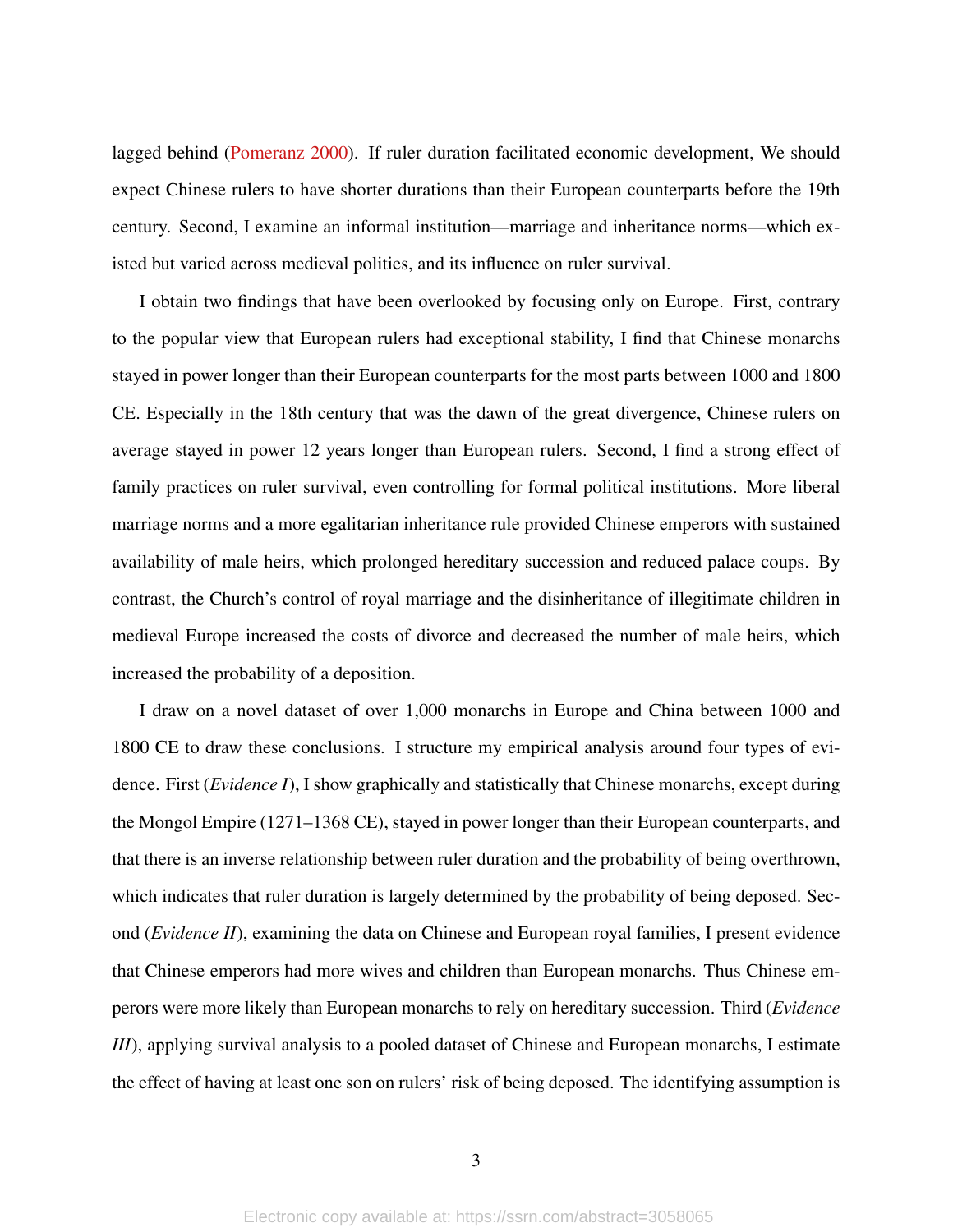that, conditional on having at least one child, whether having a son is random. I demonstrate that monarchs who had at least one son had a 50% lower hazard of being deposed compared with those who did not, holding everything else constant. I also provide evidence that a main mechanism is through appointing a son as the successor. Last (*Evidence IV*), using fine-grained data on the exit methods of Chinese monarchs, I examine a testable implication that when monarchs had a son as their heir apparent, they were less likely to be deposed by elites.

My findings challenge a popular view that Europe has enjoyed exceptional ruler durability, and cast doubt on the belief that political stability contributed to the "European miracle" [\(Strayer](#page-31-0) [1970,](#page-31-0) 19; [Blaydes and Chaney](#page-28-0) [2013,](#page-28-0) 19-22; [Acharya and Lee](#page-28-1) [2016,](#page-28-1) 4-6). In addition to an influential, but Euro-centric,<sup>[1](#page-0-0)</sup> literature that emphasizes the stabilizing role of feudal and representative institutions, I show that familial institutions were also important for the durability of monarchs in China and Europe.

I also contribute to a recent literature on succession politics. Scholars have emphasized the "coup-proofing" functions of certain succession arrangements. As argued by [Tullock](#page-32-0) [\(1987,](#page-32-0) 151- 174) and tested by [Brownlee](#page-28-5) [\(2007\)](#page-28-5) and [Kokkonen and Sundell](#page-30-0) [\(2014\)](#page-30-0), hereditary succession has advantages over other arrangements: appointing his or her own son as the successor provides the ruler with an heir who is young and loyal, who can wait to inherit power peacefully. The son also provides "a focal point for reducing uncertainty, achieving consensus, and forestalling a power vacuum" to help maintain the loyalty of the ruling elite [\(Brownlee](#page-28-5) [2007,](#page-28-5) 597). But hereditary succession creates another problem: not every ruler has a viable son. The lack of a male heir can create a succession crisis in many monarchies that have a gender bias.<sup>[2](#page-0-0)</sup> My findings, therefore,

<sup>&</sup>lt;sup>1</sup>There are notable exceptions: [Blaydes and Chaney](#page-28-0) [\(2013\)](#page-28-0), [Stasavage](#page-31-2) [\(2016\)](#page-31-2), and [Dincecco and Wang](#page-29-3) [\(2018\)](#page-29-3) focus on non-European countries, such as the Islamic world and China.

<sup>&</sup>lt;sup>2</sup>For example, certain polities of the former Carolingian Empire in Europe practiced "Salic law," which prohibited inheritance through female lines of descent [\(Herlihy](#page-29-4) [1962,](#page-29-4) 90; [Acharya and Lee](#page-28-1) [2016,](#page-28-1) 6). The Hundred Years War occurred partly because the rulers of England and France disagreed over whether Joan II of Navarre, half-sister of the deceased king, was the rightful heir [\(Sumption](#page-31-7) [2009,](#page-31-7) 291-292). In addition, the Church's opposition to concubinage, divorce, and illegitimate children in Europe left many monarchs without eligible heirs [\(Goody](#page-29-5) [1983,](#page-29-5) 44). In most European states, which practiced primogeniture (the eldest living son inherited), the absence of a male heir inevitably entailed a succession crisis [\(Kokkonen and Sundell](#page-30-1) [2017\)](#page-30-1). When Charles II of Spain died in 1700 CE, childless and heirless, this helped trigger the War of the Spanish Succession.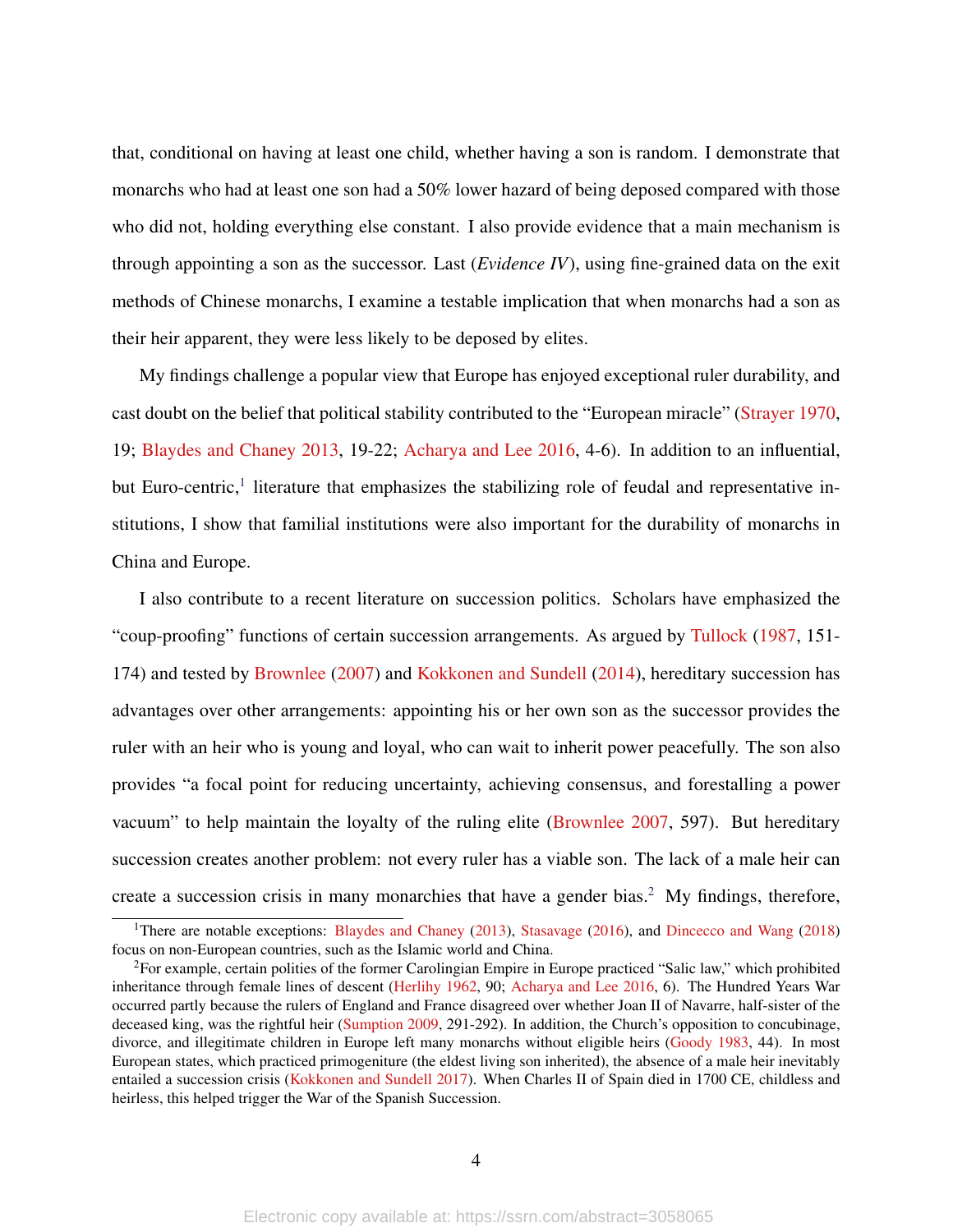show the importance of informal institutions (family practices) in sustaining formal institutions (succession rules) [\(Helmke and Levitsky](#page-29-6) [2004\)](#page-29-6), joining a recent interest in examining informal sources of stability in autocracies [\(Abramson and Rivera](#page-28-6) [2016\)](#page-28-6).

Figure [1](#page-5-0) summarizes my overarching argument, and I use it to structure the rest of the article. In the following section, I describe the final outcome—ruler duration in China and Europe (*Evidence I*)—and use it to motivate the research. Then I discuss how religious control of royal marriage (or lack thereof) affected the number of male heirs and the feasibility of hereditary succession in China and Europe (*Evidence II*). The subsequent section tests the key links in the theory—that having at least one son enabled hereditary succession, which lengthened ruler duration (*Evidence III*) by preventing elite coups (*Evidence IV*). After that, I conclude with broader and contemporary implications.

### STYLIZED FACTS

I first of all document changing trends in ruler duration across European and Chinese dynasties by compiling a dataset of 1,035 monarchs from 1000 to 1800 CE. To the best of my knowledge, this dataset is the first of its kind. Royal genealogies are one of the few data sources of medieval society that were recorded systematically. For European monarchs, my main sources are [McNaughton](#page-31-8) [\(1973\)](#page-31-8), [Morby](#page-31-9) [\(1989\)](#page-31-9), [Blaydes and Chaney](#page-28-0) [\(2013\)](#page-28-0), and [Kokkonen and Sundell](#page-30-0) [\(2014\)](#page-30-0).<sup>[3](#page-0-0)</sup> For Chinese monarchs, my primary sources are *Chronologies of Chinese Emperors and Their Families* edited by [Du](#page-29-7) [\(1995\)](#page-29-7) and *The Complete Biographies of Chinese Emperors* edited by [Qiao et al.](#page-31-10) [\(1996\)](#page-31-10), the most reliable and systematic sources I can find on Chinese emperors. I ensure that my coding of deposed emperors is consistent with [Kokkonen and Sundell'](#page-30-0)s (2014, 442) coding to include any abnormal method of exit (discussed more later), so that any differences between Europe and China are not caused by coding discrepancies.

<sup>&</sup>lt;sup>3</sup>[Kokkonen and Sundell](#page-30-0) [\(2014,](#page-30-0) 442) update Morby's data by adding their new coding of the way in which monarchs left office, so we can understand being deposed in the updated dataset as any method of exit other than natural death.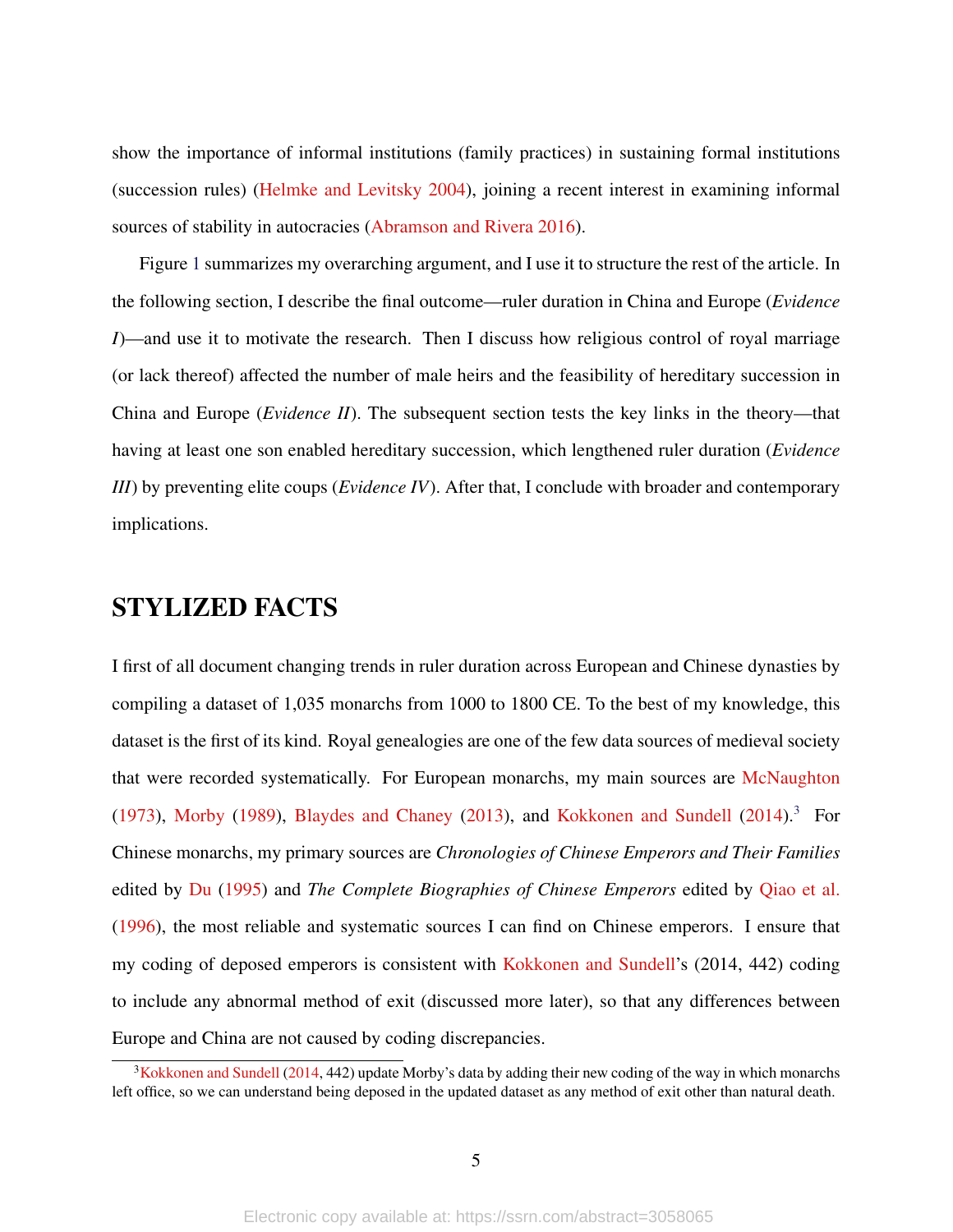

<span id="page-5-0"></span>Figure 1: Comparison of Succession and Ruler Duration in Europe and China

Figure [2](#page-6-0) plots the 100-year moving average of ruler duration in China and Europe (*Evidence I*). Except for a short interlude between 1300 and 1500 CE that was primarily caused by the short tenures of Mongolian emperors, ruler duration was longer in China than in Europe from 1000 to 1800 CE. The gap between China and Europe became larger toward the end of the 18th century.[4](#page-0-0) Regression results presented in Appendix Table 1.2 show a similar pattern: in the 18th century—the dawn of the Industrial Revolution—Chinese emperors stayed in office an average of 12 years longer than their European counterparts.

<sup>&</sup>lt;sup>4</sup>The patterns look similar when I plot 200-year, 300-year, and 400-year moving averages. Please see Appendix Figures 1.1-1.3.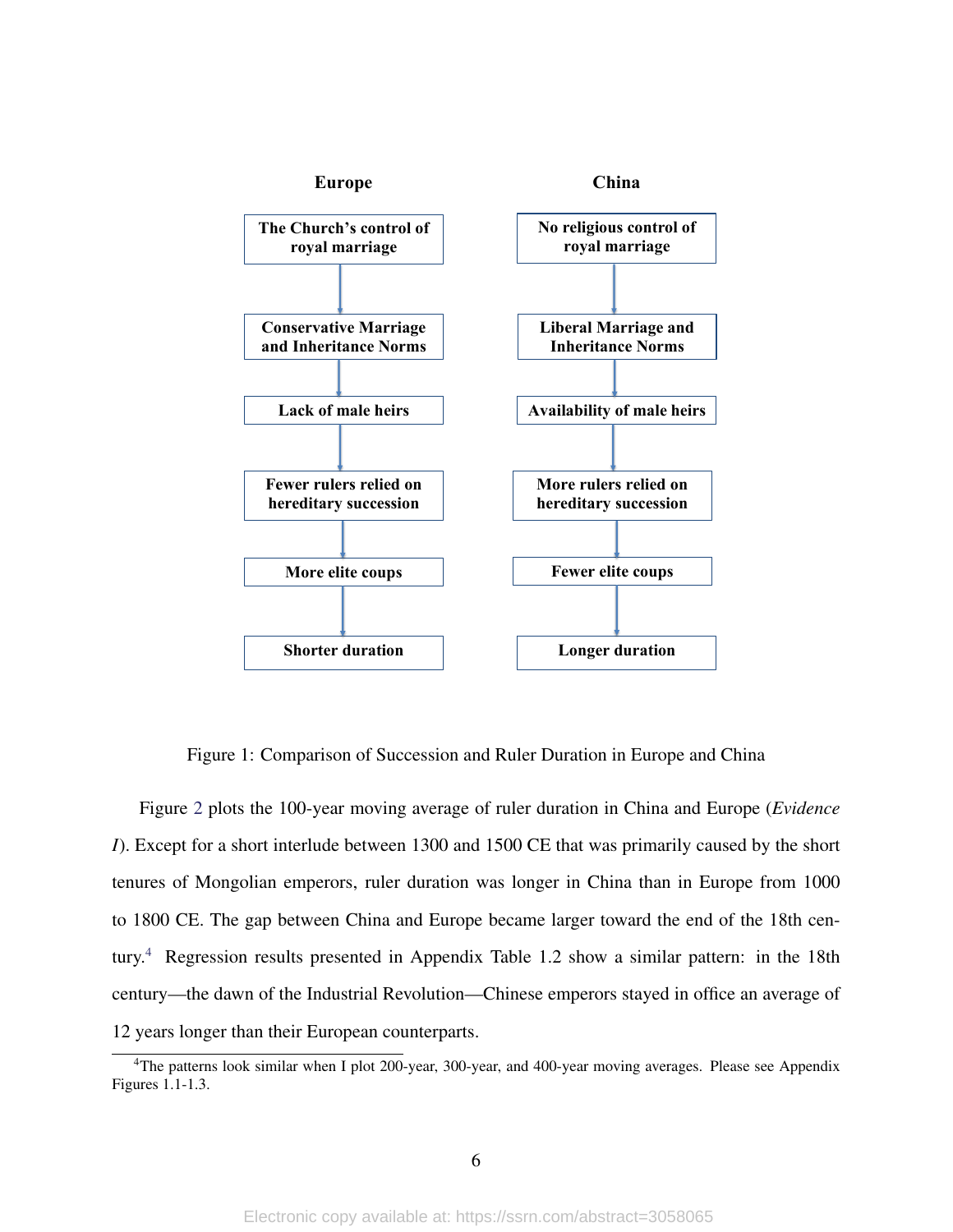

<span id="page-6-0"></span>Figure 2: Rulers' Duration in China and Europe (1000–1800 CE)

*Note*: The solid red line denotes the 100-year moving average for China, whereas the dashed blue line denotes the moving average for Europe.

Figure [3](#page-7-0) then shows the moving average of ruler duration and the probability of being deposed for rulers in China (upper graph) and Europe (lower graph). There is an inverse relationship between duration and the probability of abnormal exit, implying that ruler duration is a reasonable proxy for political stability. The probability of being overthrown for Chinese emperors declined to below 0.3 (or 30%) after the 17th century; for European kings, this probability remained around 30% until the 19th century.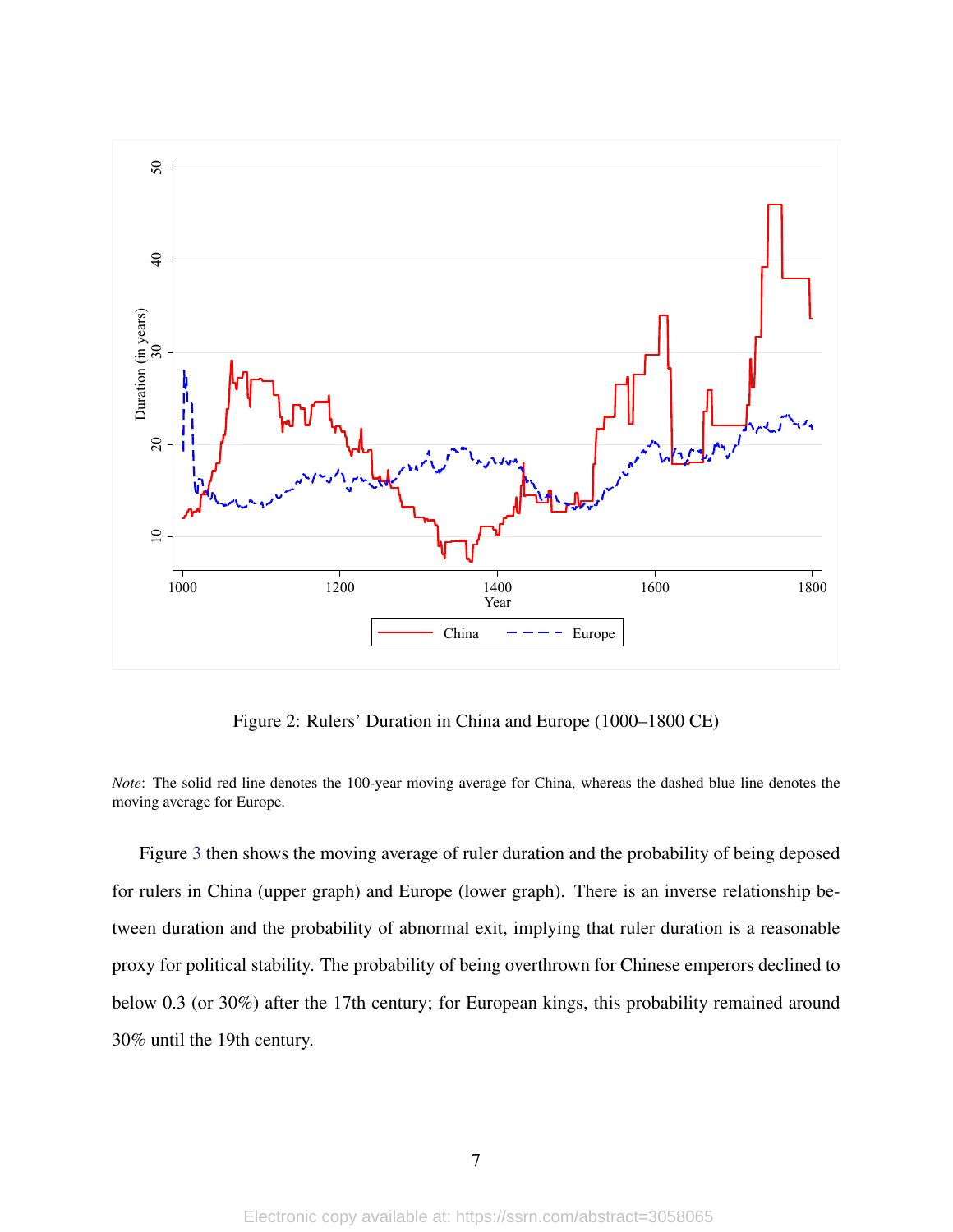

<span id="page-7-0"></span>Figure 3: Comparison of Rulers' Duration and Probability of Being Deposed in China and Europe (1000–1800 CE)

*Note*: The 100-year moving average of ruler duration is represented by the solid line, whereas the probability a ruler was deposed is shown with a dashed line. The upper graph provides results for China; the lower graph reports results for Europe.

## FAMILY AND SUCCESSION

Imperial China, after the Qin Dynasty (221–206 BCE), was not a feudal system, and never devel-oped representative assemblies as Europe did.<sup>[5](#page-0-0)</sup> In contrast to Europe, where rulers granted land in exchange for military service, the Chinese empire relied on either a mercenary or a hereditary mili-

<sup>&</sup>lt;sup>5</sup>The Qin abolished feudal titles and appointed national officials to govern local jurisdictions [\(Hui](#page-30-2) [2005,](#page-30-2) 97-99).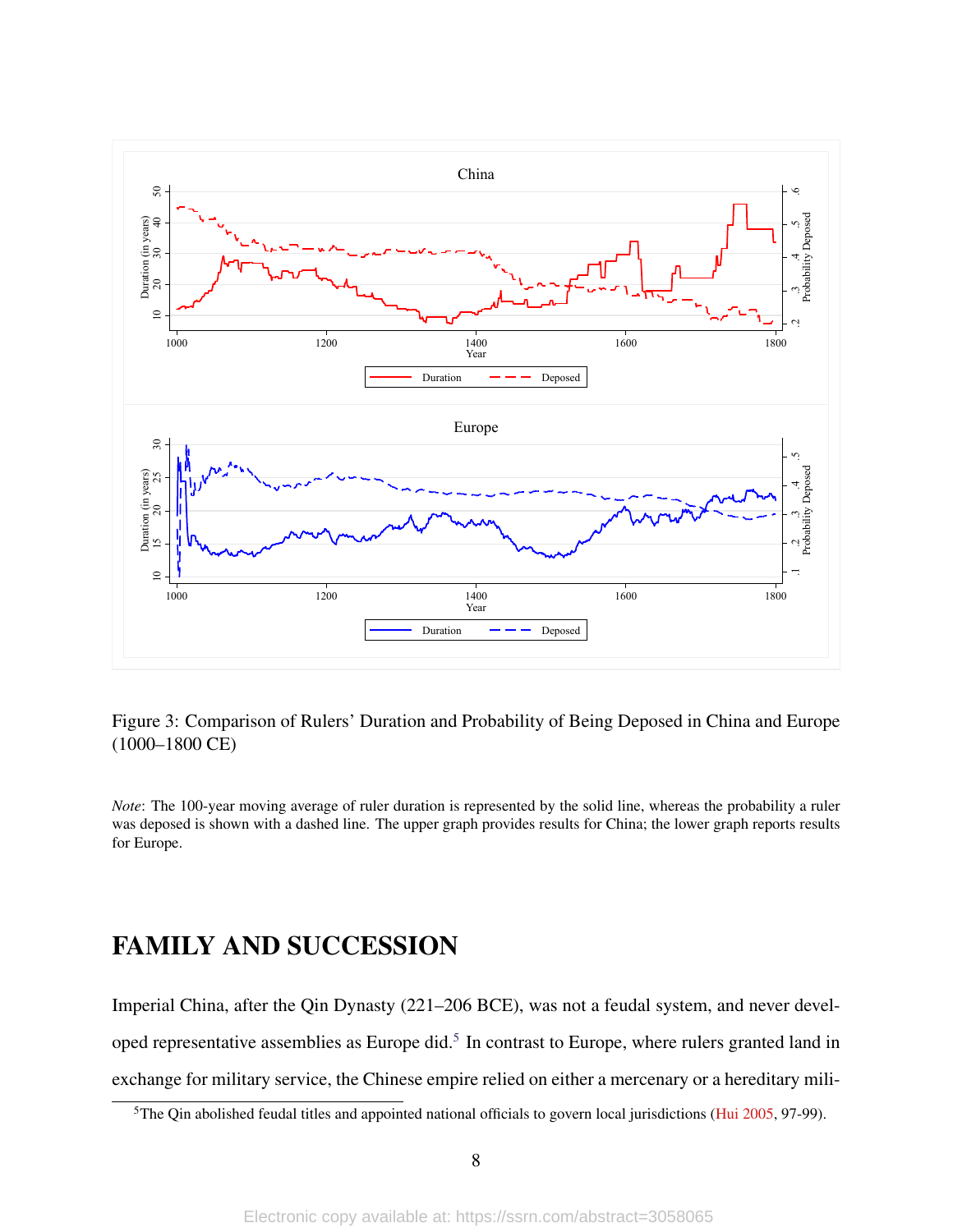tary, neither of which was under the control of the landed elite [\(Lei](#page-30-3) [2016 \[1940\],](#page-30-3) 2-52; [Kuhn](#page-30-4) [1970,](#page-30-4) 10-20). Given a sizable literature emphasizing the role of feudal and representative institutions in stabilizing the crown, the longer ruler duration in China (where there was neither feudalism nor parliament) than in Europe is worth exploring. In this section I discuss the importance of hereditary succession in maintaining political stability and then compare the familial institutions in historical China and Europe to examine whether hereditary succession was possible in both. I will show empirical evidence that certain family practices, such as the tolerance of polygyny and granting sons of concubines inheritance rights, gave Chinese emperors more male heirs, which made them more likely to rely on hereditary succession.

### The Succession Dilemma

Recent studies on authoritarian legislatures highlight the role of representative institutions in coopting outsiders.[6](#page-0-0) For example, [Gandhi and Przeworski](#page-29-8) [\(2007,](#page-29-8) 1280) argue that autocrats face two types of threats: those that emerge from within the ruling elite and those that come from outsiders within society. While authoritarian rulers can establish narrow institutions, such as consultative councils, juntas, and political bureaus, to defend against threats from ruling elites, they need nominally democratic institutions, legislatures in particular, to solicit outsiders' cooperation.

But outsiders do not usually threaten autocratic survival. According to [Svolik](#page-31-11) [\(2009,](#page-31-11) 478), more than two-thirds of modern authoritarian leaders who lose power via non-constitutional means are removed by government insiders. The key to autocratic durability, therefore, is to invest the elite with a stake in the ruler's survival.

Building on the works of [Tullock](#page-32-0) [\(1987\)](#page-32-0), [Brownlee](#page-28-5) [\(2007\)](#page-28-5), [Kokkonen and Sundell](#page-30-0) [\(2014\)](#page-30-0), and [Frantz and Stein](#page-29-9) [\(2017\)](#page-29-9), we know that succession arrangement is an important mechanism for maintaining elites' loyalty. As [Tullock](#page-32-0) [\(1987,](#page-32-0) 152) argues, under an appointed successor the elite

<sup>&</sup>lt;sup>6</sup>Some scholars make a more nuanced argument. For example, [Boix and Svolik](#page-28-7) [\(2013,](#page-28-7) 301) contend that institutions such as parties, legislatures, and advisory councils facilitate power sharing by alleviating commitment and monitoring problems between the dictator and his allies caused by the secrecy associated with authoritarian governance.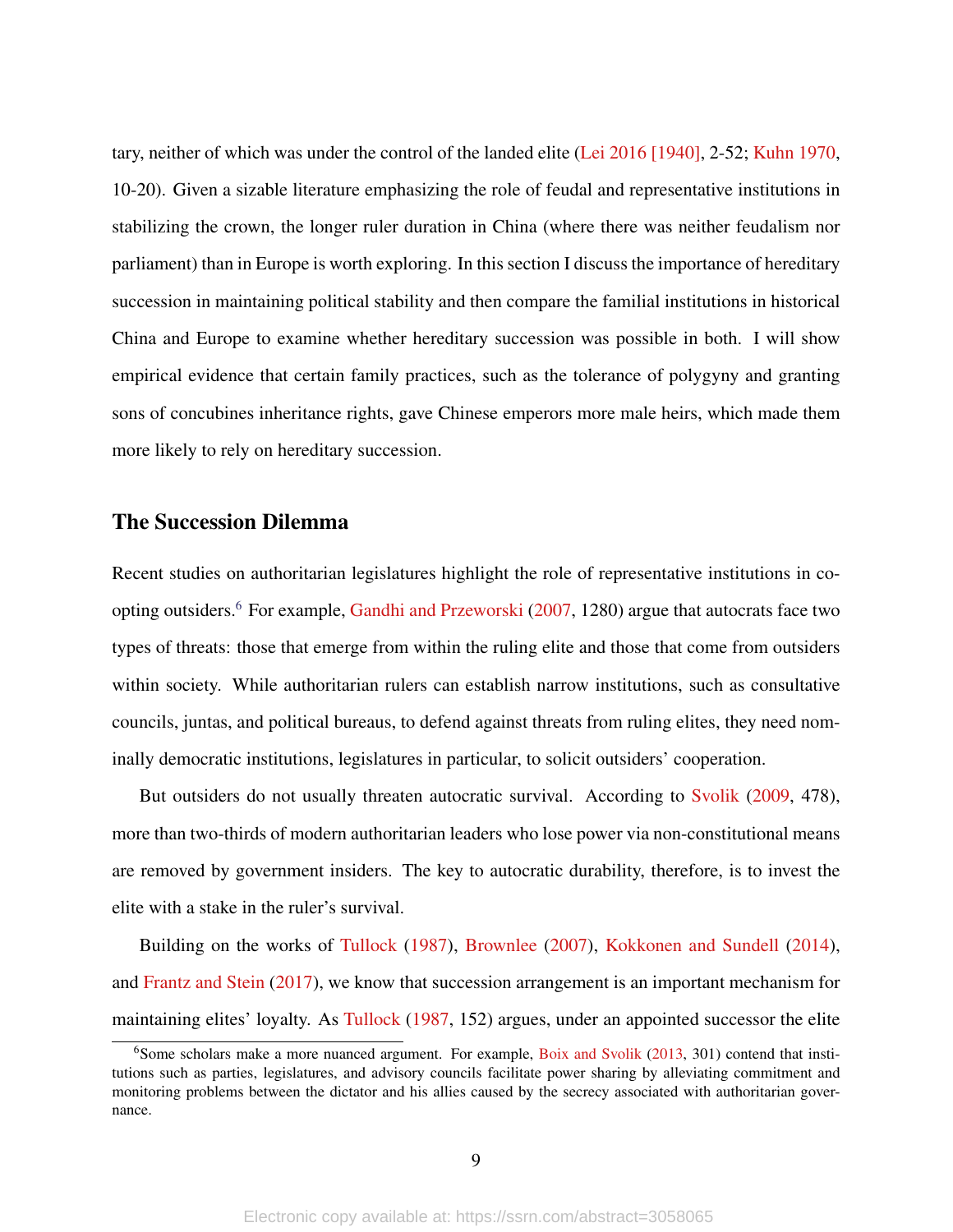"begin planning their own maneuvers on the theory that they will spend much more of their life under the rule of the successor than under the rule of the current dictator." Similarly, [Frantz and](#page-29-9) [Stein](#page-29-9) [\(2017,](#page-29-9) 935) contend that by assuaging the ambition of some elites who have more to gain with patience than with plotting, institutionalized succession rules hamper coordination efforts among coup plotters, which ultimately reduce a leader's risk of confronting coups. But appointing a successor is also risky. As [Tullock](#page-32-0) [\(1987,](#page-32-0) 151) points out, "The basic problem that the dictator faces here is that if he formally anoints a successor, this gives that successor both strong motives for assassinating him and reasonably security that he will get away with it." [Herz](#page-29-10) [\(1952,](#page-29-10) 30) dubs this the "crown-prince problem."

[Tullock](#page-32-0) [\(1987,](#page-32-0) 163), therefore, suggests that hereditary succession increases regime stability during and beyond the ruler's lifetime because "the son is wise to simply wait for his father to die." In the same vein, [Brownlee](#page-28-5) [\(2007,](#page-28-5) 597-606) argues that hereditary rule provides a "focal point" on which elites can agree, which can prevent elite revolt because "when given the choice between low-intensity conflicts over policy issues and high-intensity struggles for the top posts in the regime, elites tend to avoid the second kind of conflict." In [Konrad and Mui'](#page-30-5)s (2017, 2162- 2171) theoretical model, appointing a prince can protect the incumbent ruler from other potential challengers by introducing a barrier. These theoretical arguments are supported by the observation that monarchies appear to be more stable than most other autocracies because of their clear succession arrangements [\(Magaloni](#page-30-6) [2008,](#page-30-6) 724). [Kokkonen and Sundell](#page-30-0) [\(2014,](#page-30-0) 445-446) show that European monarchs who relied on primogeniture stayed in power longer than those who used other succession orders, such as election and agnatic seniority.

#### Familial Institutions and Succession Orders

Although every monarch wanted to pass the throne to a son, they were not always able to do so. In my dataset, 50.67% of Chinese emperors chose a son as their heir apparent; only 39.1% of European kings did so during the same period (difference=11.6%,  $p < 0.1$ ). Recent literature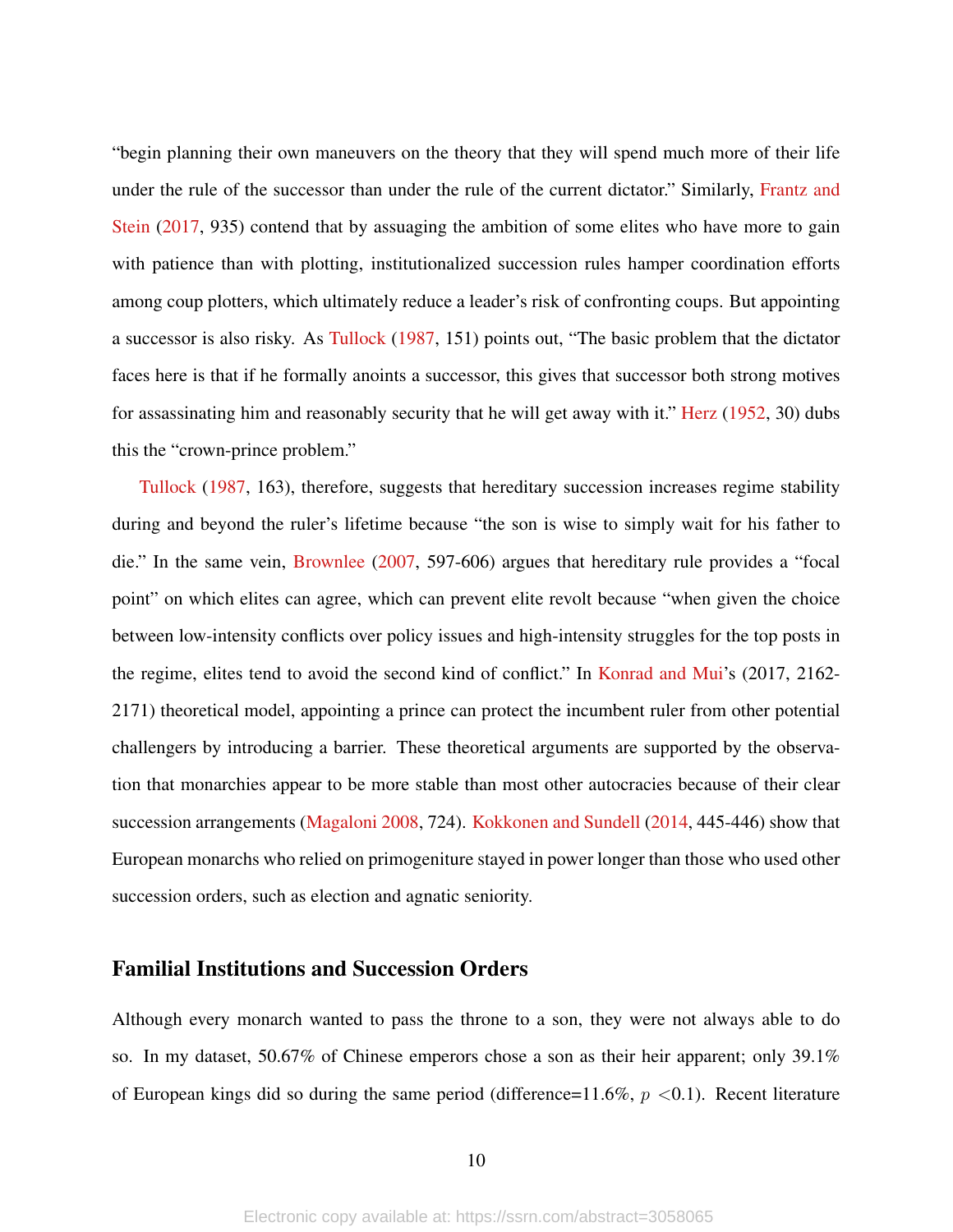on institutions argues that for formal institutions to be effective, certain *complementary* informal institutions need to be in place. As [Helmke and Levitsky](#page-29-6) [\(2004,](#page-29-6) 728) point out, complementary informal institutions may "serve as a foundation for formal institutions, creating or strengthening incentives to comply with formal rules that might otherwise exist merely on paper."

While most polities in Europe and China adopted *de jure* primogeniture [\(Kokkonen and Sun](#page-30-0)[dell](#page-30-0) [2014\)](#page-30-0), we need to examine whether they had informal institutions to support their formal succession rules.<sup>[7](#page-0-0)</sup>

Historians and anthropologists have discussed the role of familial institutions in shaping succession orders in Europe. In particular, monogamy—a practice that can be traced back to the ancient Greeks and Romans [\(Scheidel](#page-31-12) [2009,](#page-31-12) 280)—reduced the number of legitimate heirs and limited the applicability of hereditary rule in Western Europe [\(MacDonald](#page-30-7) [1995,](#page-30-7) 13-15). [Schei](#page-31-12)[del](#page-31-12) [\(2009,](#page-31-12) 280) shows that Greek and Roman men (including rulers) were prohibited from being married to more than one wife at a time and from cohabiting with concubines during marriage. Greco-Roman "socially imposed universal monogamy" was then preserved and gradually reinforced by the Christian Church, which labored to suppress polygamy among Germans and Slavs at a time when the Arab conquests lent ideological support to polygamy in parts of the Mediterranean and across the Middle East [\(Scheidel](#page-31-12) [2009,](#page-31-12) 284). Although the strictness of monogamy in Europe varied (polygyny continued in Scandinavia, where Christian influence came later), by the end of the 12th century the Christian Church had transformed the family structure and imposed the social norm of monogamy [\(Brundage](#page-28-8) [1987,](#page-28-8) 223).

The Church—"the most influential and important governmental institution [of Europe] during the medieval period" [\(Ullmann](#page-32-1) [1970,](#page-32-1) 1)—engaged in a vigorous campaign against the secular aristocracy by regulating reproductive behavior. In addition to religious ideology, the prohibitions

<sup>7</sup>An alternative explanation for why only a minority of European monarchs relied on hereditary succession was that foreign enemies threatened European states throughout the medieval and early modern periods, and succession orders needed to produce able and experienced leaders to lead the nation in war [\(Kern](#page-30-8) [1948,](#page-30-8) 47-49). Yet historical warfare alone did not appear to differentiate Europe from China [\(Hoffman](#page-29-11) [2015,](#page-29-11) 70). Also see Appendix Figure 1.4, which shows the number of wars in China and Europe from 1400 to 1800 CE.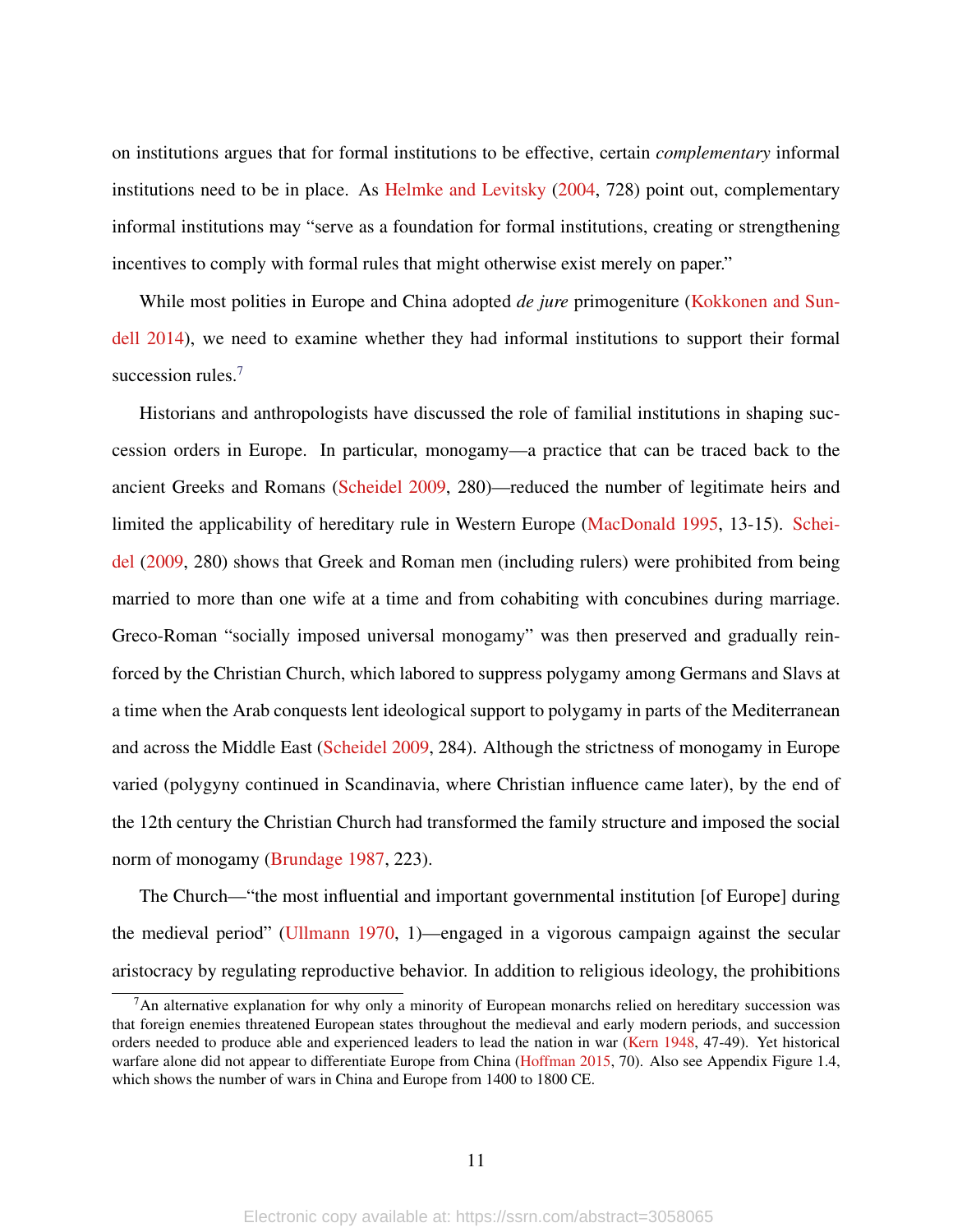on endogamy, adoption, polygyny, concubinage, divorce, and remarriage also benefited the Church economically, because by limiting the circumstances under which wealth could be passed onto heirs, the Church could inherit large amounts of property and attain political power [\(Goody](#page-29-5) [1983,](#page-29-5) 123).

Divorce and remarriage (serial monogamy), a typical way to obtain a male heir when the first marriage failed to produce one (e.g., Louis VII and Eleanor of Aquitaine in medieval France, Henry VIII in Renaissance England), was "virtually impossible except for a handful of the very rich" in England until the reform of 1857 [\(Stone](#page-31-13) [1990,](#page-31-13) 4). Even Charles II and George IV, both of whom lacked heirs, did not divorce [\(MacDonald](#page-30-7) [1995,](#page-30-7) 11). In the famous case of Henry VIII, Henry could not in the modern sense divorce his wife to marry Anne Boleyn: his efforts concentrated on proving that he had never been legally married to Catherine of Aragon since she was his late brother's wife [\(d'Avray](#page-28-9) [2015,](#page-28-9) 1).

Although every king was rumored to have multiple mistresses, the Church was actively opposed to granting rights to their illegitimate children. [Boswell](#page-28-10) [\(1988,](#page-28-10) 72) finds a steady deterioration in the status of bastards under the Christian Roman emperors, and [Brundage](#page-28-8) [\(1987,](#page-28-8) 543) finds a similar Christian influence during the early Middle Ages. The Church believed that illegitimate children had no legal standing, and prevented them from inheriting property [\(Goody](#page-29-5) [1983,](#page-29-5) 77). Henry I, rumored to have fathered more than 20 illegitimate offspring, treated his illegitimate brood far worse than his legitimate children: the latter were pampered, tutored at court, and prepared for life as great nobles, while bastards were excluded from inheriting the throne and were frequently denied marriages [\(Newman](#page-31-14) [1986,](#page-31-14) 200).

As a consequence, many European kings often died without a surviving son. In [MacDonald'](#page-30-7)s (1995, 14) calculation, 11 out of 18 English kings from Henry VII to George VI had no illegitimate sons, and most kings only had a small number of surviving sons when they died. So although hereditary rule can solve the succession dilemma, socially imposed monogamy and the indissolubility of marriage did not provide the crown with enough male heirs in Europe.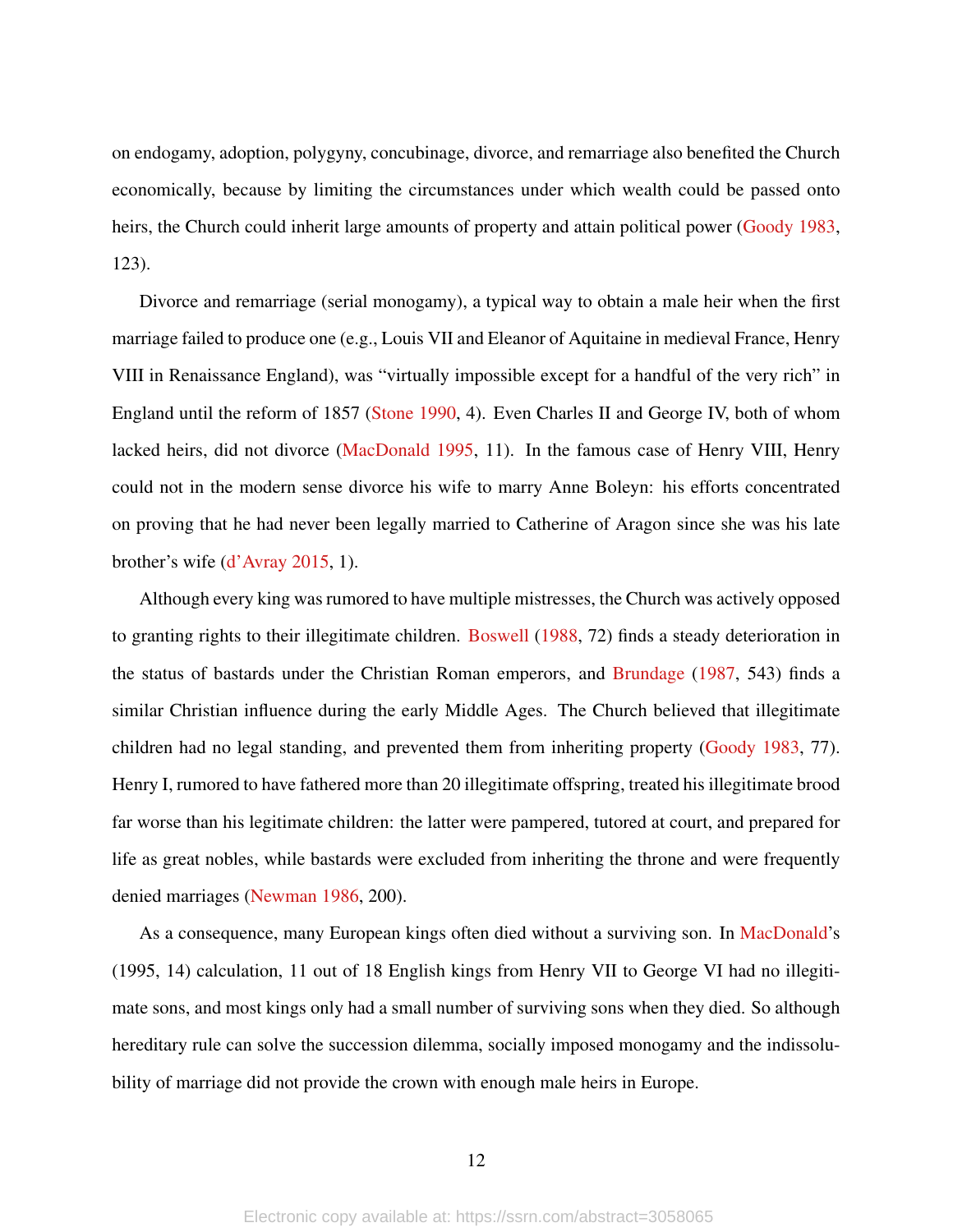In imperial China, which allowed polygyny, emperors had much more control over the inheritance rights of their offspring, so hereditary rule could be sustained by the large number of male heirs. [Ebrey](#page-29-12) [\(1986,](#page-29-12) 2) demonstrates that although a man could marry only one wife, he could take as many concubines as he could afford. She estimates that about one-third of the elite families in the Song Dynasty (960–1279 CE) had a concubine at some point [\(Ebrey](#page-29-12) [1986,](#page-29-12) 2). This percentage was much higher for emperors, who cared most about succession and least about costs.

In my dataset, from the Qin Dynasty to the Qing Dynasty (221 BCE–1911 CE), Chinese emperors on average had 7.57 spouses, 6.97 sons, and 3.12 daughters. Over 80% of Chinese emperors had at least one son, often with concubines. In the most extreme cases, Emperor Huizong of Song (1082–1135 CE) had 148 partners, and Emperor Xuan of Chen (530–582 CE) fathered 42 sons. The children of concubines would have been deprived of their inheritance rights if they were in Europe; in imperial China, as [Ebrey](#page-29-12) [\(1986,](#page-29-12) 1) argues, the sons of a concubine had the same rights of inheritance as the sons of a wife. This is consistent with my data: from 221 BCE to 1911 CE, among the emperors who were succeeded by their sons, only 57.69% were succeeded by sons of their wives (嫡子); the other 42.31% passed their throne to sons of concubines (庶子). Chinese emperors also adopted a system that was more flexible than primogeniture, so they could often designate the most competent son (rather than the oldest) as their successor. According to my calculations, among the emperors who relied on hereditary rule, only 44.62% were succeeded by their first-born sons; the majority were succeeded by younger, and probably more competent, sons.

Figure [4](#page-13-0) compares the sizes of royal families in China and Europe (*Evidence II*). Chinese emperors, on average, had more legitimate wives (including concubines) (upper-left panel) and legitimate sons (upper-right panel) than their European counterparts. Among the rulers who had children, Chinese emperors were more likely to have at least one son than European rulers (lowerleft panel). As a consequence, Chinese emperors were more likely to appoint a son as the successor (lower-right panel). Regression results further confirm these patterns (Appendix Table 1.2).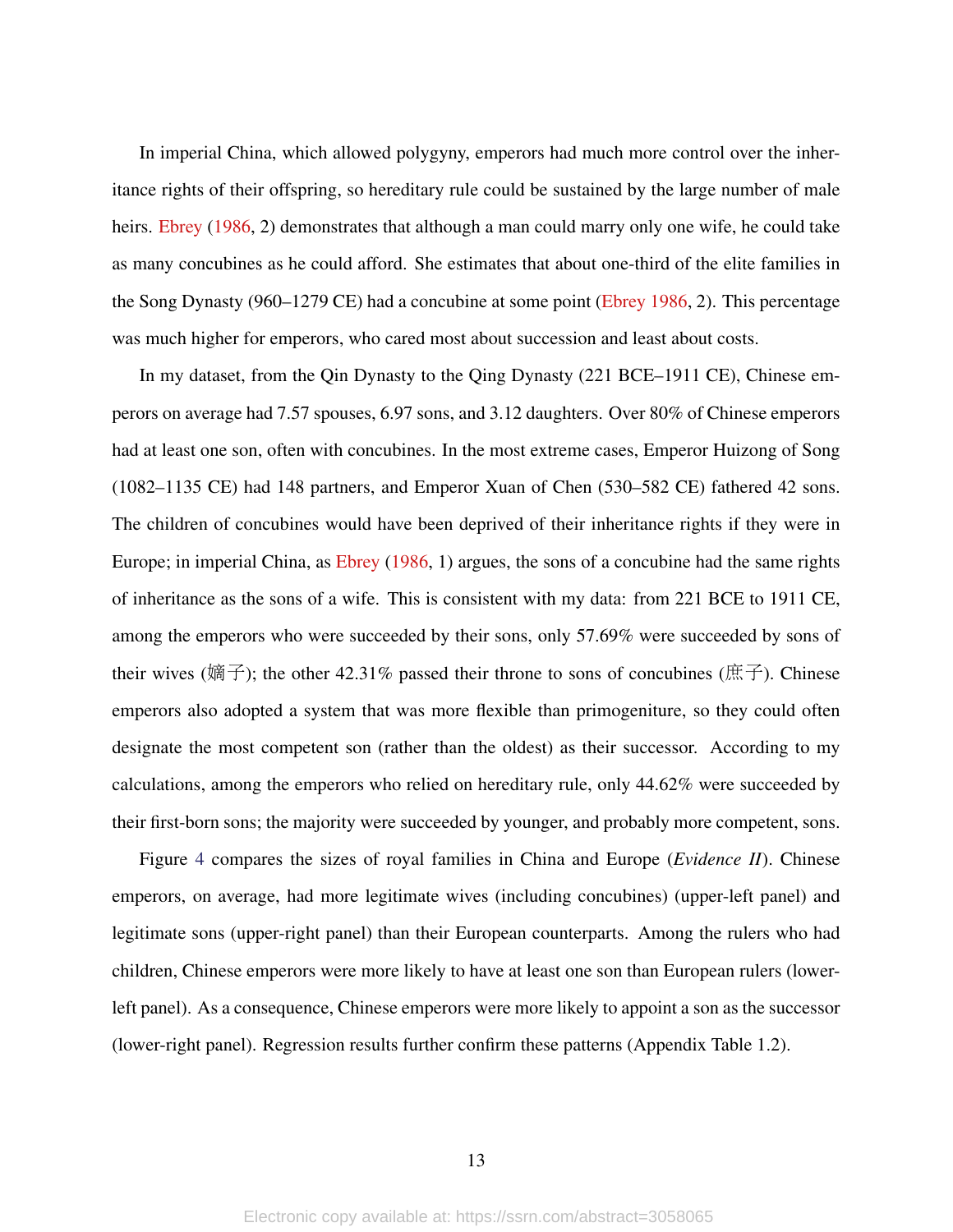

<span id="page-13-0"></span>Figure 4: Comparison of Rulers' Families in China and Europe (1000–1800 CE)

*Note*: These graphs show the 500-year moving average of *Number of Legitimate Sons* (upper-left), *Son as Successor* (upper-right), *Number of Legitimate Daughters* (lower-left), and *Number of Legitimate Wives* (lower-right) for Chinese (solid, red line) and European rulers (dashed, blue line).

While a liberal marriage norm provided Chinese emperors with a large number of male heirs, it also increased competition *among* the heirs. Sometimes, a son killed his brothers to eliminate the competition (e.g., Li Shimin murdered two of his brothers in 626 CE before he became Emperor Taizong of Tang). Chinese emperors tried to prevent competition among the candidates by anointing a crown prince  $(\overline{\mathcal{K}}\overline{\mathcal{F}})$ —the heir apparent. By elevating one son's status, the emperor could alter "the structures of conflicts that take place among his potential challengers" [\(Konrad and Mui](#page-30-5) [2017,](#page-30-5) 2158). Emperors often designated their crown prince relatively early on, to leave enough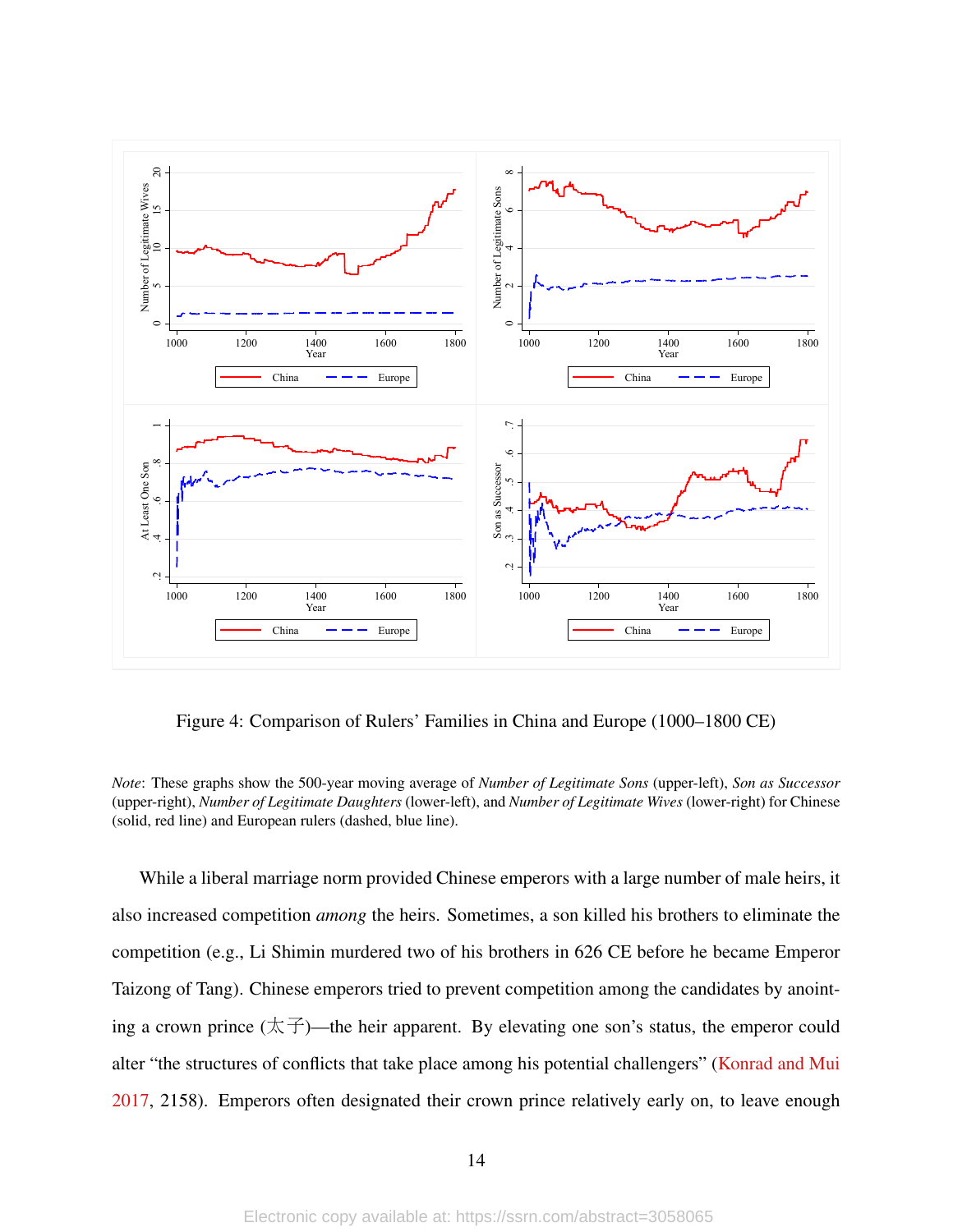time for him to be groomed for the throne by the emperor and the elite. For example, my data show that 18% of the emperors designated a crown prince in the same year they were crowned, and more than half of the Chinese emperors (54.92%) anointed a crown prince within the first five years of their reign (Appendix Figure 1.5). Once anointed, crown princes also held important positions in the government and the military, in order to control the necessary resources to defend against challenges from their brothers and other potential contenders.<sup>[8](#page-0-0)</sup>

Although hereditary rule was the default succession arrangement in imperial China, not every emperor had a son successor. The reasons are twofold. First, about 14% of Chinese emperors had no children because of biological constraints. And among the emperors who had children, 7% did not have a son. These emperors were often succeeded by their brothers, nephews, or uncles. Second, while Han emperors relied on hereditary succession, ethnic minority rulers had different succession orders. For example, during the Mongol Empire that ruled China from 1271 to 1368 CE, the Mongolians relied on a combination of lateral succession (principles of seniority among members of a dynastic clan) and election to choose a new leader (the great khan). In the elections, a central assembly, *kurultai*, consisting of Mongol chiefs was convened to select each new great khan [\(Riasanovsky](#page-31-15) [1948,](#page-31-15) 167). As a consequence, only 33.33% of Mongol emperors were the sons of their predecessors. And consistent with my theory, the deviation from the son successor as a focal point shortened the duration of Mongol rulers: Mongol emperors' average tenure was 10.8 years, much shorter than their Han counterparts' 17.8 years in the next dynasty (the Ming). This helps explain why ruler duration was shorter in China than in Europe in the 14th century (Figure [2\)](#page-6-0).

Thus far I have provided descriptive evidence that Chinese emperors had more male heirs, and

<sup>&</sup>lt;sup>8</sup>The naming of a crown prince seems to be a key difference between imperial China and the Islamic world. Islamic rulers, despite having multiple heirs because of polygyny, did not establish a clear succession line. During the Mamluk Sultanate, as [Waterson](#page-32-2) [\(2006,](#page-32-2) 22) shows, "succession and the power struggle to dispute succession were based chiefly on the size of a candidate's powerbase, in terms of numbers of men in arms and client lords, that he could muster." So irregularities in succession were frequent, and rulers were often assassinated during succession crises [\(Trigger](#page-31-16) [et al.](#page-31-16) [1983,](#page-31-16) 223). For example, Ramesses III, the second Pharaoh of Egypt's 20th Dynasty, was assassinated in the Harem Conspiracy led by one of his secondary wives, Tiye, her son Pentawer, and a group of senior officials during a succession crisis [\(Trigger et al.](#page-31-16) [1983,](#page-31-16) 223).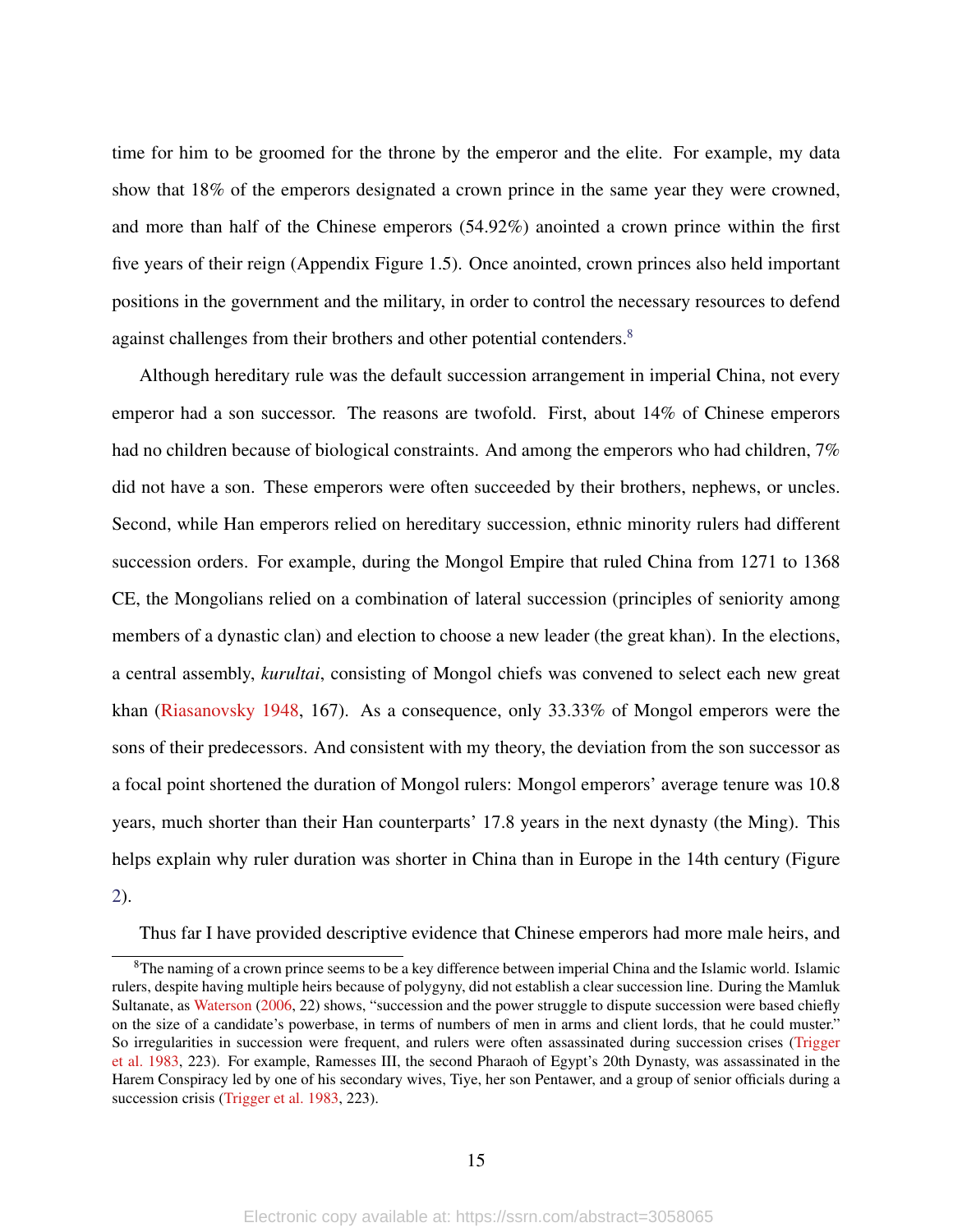were therefore more likely to rely on hereditary succession (*Evidence II*). Next I provide more rigorous evidence that monarchs who had at least one son were less likely to be deposed than those who did not, and that a main mechanism is through appointing a son as the successor.

### SUCCESSION AND DURATION

In this section I carry out three empirical exercises to show that having at least one son lengthened a ruler's duration by preventing elite coups. First, applying survival analysis to a pooled dataset of Chinese and European monarchs from 1000 to 1800 CE, I show that monarchs who had at least one son were less likely to be deposed than those who did not (*Evidence III*). Second, examining the mechanisms, I show that monarchs who had at least one son were more likely to appoint a son as the successor, and that those who had a son as successor were less likely to be deposed. Last, I provide direct evidence using the Chinese data to support the argument that the emperors who designated a crown prince were less likely to be deposed by elites (*Evidence IV*).

#### Survival Analysis

My key outcome variable is an indicator of whether the monarch was deposed. This variable is coded by [Kokkonen and Sundell](#page-30-0) [\(2014,](#page-30-0) 442) for European monarchs, and the "deposed" category includes monarchs who were deposed by elites, murdered, died in civil wars, or suffered other unnatural deaths. To be consistent, I collect detailed information on how Chinese emperors exited office from  $Du$  [\(1995\)](#page-29-7) and [Qiao et al.](#page-31-10) [\(1996\)](#page-31-10) and use the same coding rule to decide whether an emperor was deposed. 34.8% European monarchs and 30.7% Chinese monarchs were deposed.

My key independent variable is an indicator of whether the monarch had at least one son (*At Least One Son*). There is an extensive literature showing that the sex composition of children is exogenous. Some recent studies use the number of female children, conditional on number of children, to study the effect of having daughters on politicians' policy preferences [\(Washington](#page-32-3)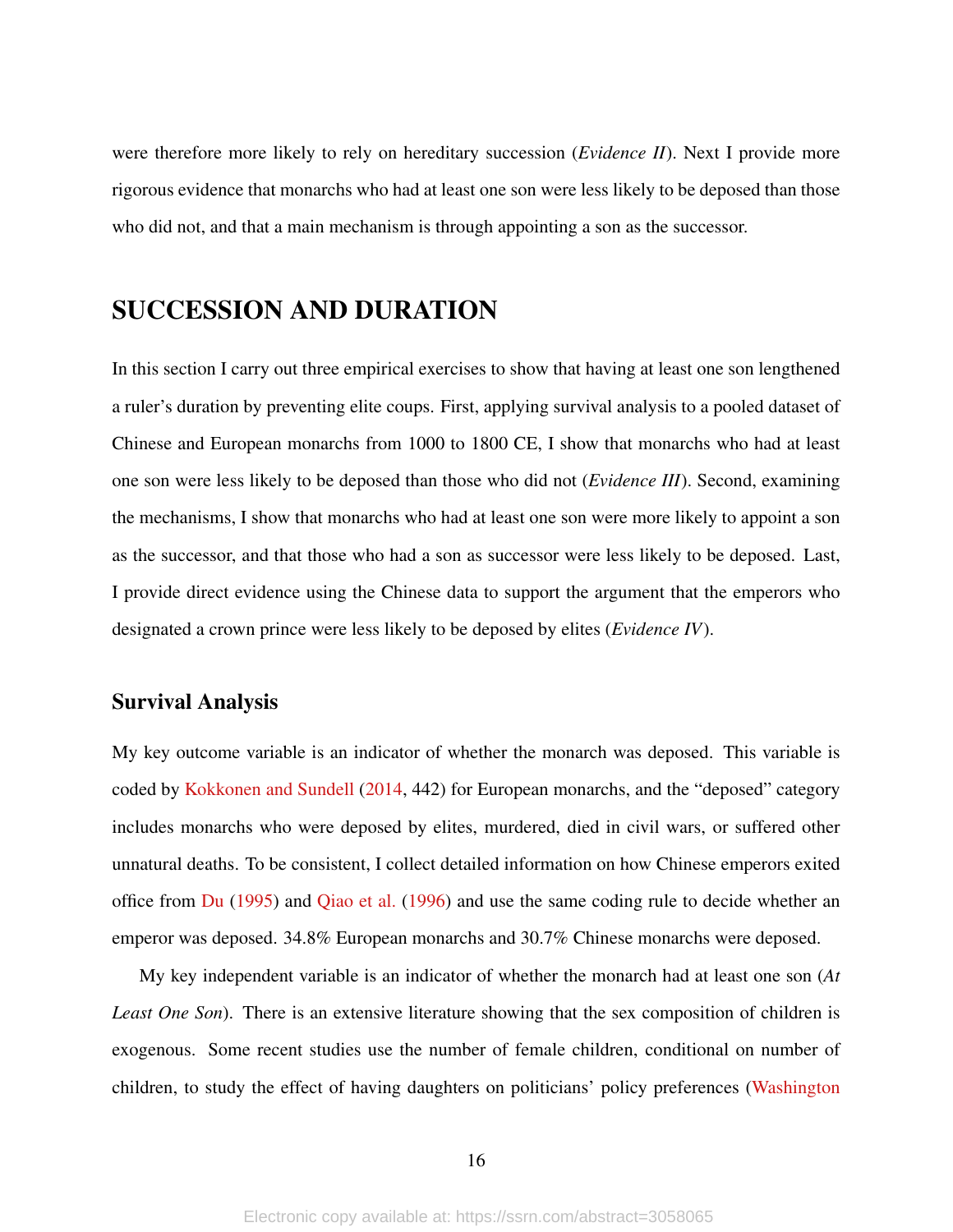[2008;](#page-32-3) [Glynn and Sen](#page-29-13) [2015\)](#page-29-13). This identification strategy relies on the assumptions that 1) the parents could not choose the gender of any individual child, and 2) the parents did not follow a fertility stopping rule that would have an impact on the proportion of female children.

We must then examine whether these assumptions held in medieval Europe and China. While it was impossible to choose the gender of children in the medieval period (sex-selective abortion was impossible), it was very likely that monarchs followed a fertility stopping rule. For example, consider two royal couples facing different political environments. Couples of Type I face greater risks of having a son assassinated. They ideally would like three children, but will continue having children until they have at least three children and at least two sons. Couples of Type II also ideally would like three children. They, however, perceive lower risks of losing a son. So they will continue having children until they have three children and at least one son. There will be a correlation between political risks and child gender mix, conditional on number of children. Among couples with three children, for example, those with one boy will be those facing lower political risks, while those with two or three boys will be a mixture of those with and without political risks. Hence, if monarchs who were deposed were the same monarchs who faced greater risks, then the identification strategy would be invalid.

To address possible fertility stopping, a recent study estimates the effect of *having at least one daughter*, conditional on having at least one child, on firm managers' corporate social responsibility [\(Cronqvist and Yu](#page-28-11) [2017,](#page-28-11) 548). This strategy relaxes the identifying assumptions and only requires that the parents cannot choose the gender of any individual child, which was plausibly met in our setting. Because the number of surviving sons when the monarch died was endogenous to political risks, I collect data on the number of sons who were *ever born*. So as long as nature exogenously assigned the gender of a monarch's child, having a son was plausibly random for monarchs who had at least one child. 71.9% European monarchs and 86.4% Chinese monarchs had at least one son.

I also include covariates to consider several alternative hypotheses. A prominent argument for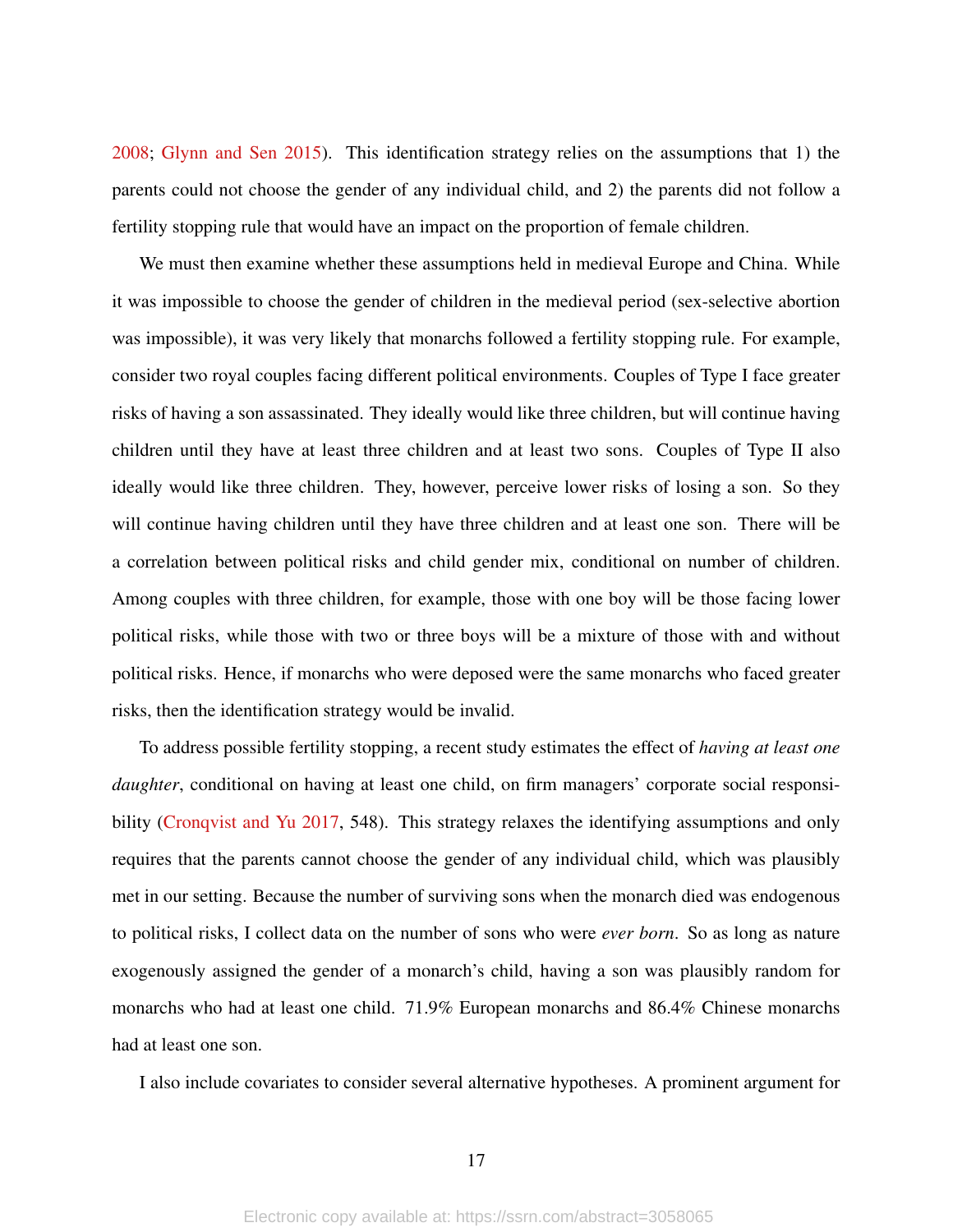why some autocracies are more durable than others is the emergence of parliaments [\(Gandhi and](#page-29-8) [Przeworski](#page-29-8) [2007\)](#page-29-8), which is also highlighted in research on state formation in Europe [\(Downing](#page-29-1) [1992,](#page-29-1) 18-38; [Ertman](#page-29-0) [1997,](#page-29-0) 68-74; [Blaydes and Chaney](#page-28-0) [2013,](#page-28-0) 19-22). To estimate the impact of parliaments, I use [Blaydes and Chaney'](#page-28-0)s (2013, 27) coding, which is based on data about the history of European parliaments from [Stasavage](#page-31-5) [\(2011,](#page-31-5) 65-66) and [Van Zanden, Buringh and Bosker](#page-32-4) [\(2012,](#page-32-4) 841), who measure, for each state and century, whether the state had a parliament that met at least once during the century. The indicator variable *Parliament* takes a value of one if the state had such a parliamentary meeting, and zero if it did not. Because imperial China never developed a parliament in the European sense, China was coded as zero.

Another formal institution that determined ruler survival is *De Jure Primogeniture*—whether a polity formally adopted primogeniture (succession belonging to the firstborn son) as a codified succession rule. My data for European monarchs are from [Kokkonen and Sundell](#page-30-0) [\(2014,](#page-30-0) 443), who collected information on *de jure* succession rule for each country from various sources.<sup>[9](#page-0-0)</sup> For China, I collect the data from [Li](#page-30-9) [\(2004,](#page-30-9) [2005\)](#page-30-10) and [Yang](#page-32-5) [\(2009\)](#page-32-5), which discuss the inheritance law in Chinese history with an emphasis on nomadic dynasties.

Other covariates that could influence ruler duration include whether the monarch was the son of the last monarch (*Last Ruler's Son*), whether the state was *Catholic*, *Protestant*, or *Orthodox*, [10](#page-0-0) age of the monarch at ascension (*Age at Ascension*), and variables measuring external threats by coding whether the monarch's predecessor was deposed by either domestic or foreign enemies (*Predecessor Deposed (Foreign)*, *Predecessor Deposed (Domestic)*), and a time trend variable.[11](#page-0-0) Appendix Table 1.1 presents the data sources and summary statistics of these variables.

Figure [5](#page-18-0) shows that *At Least One Son* is balanced across these covariates, supporting the identifying assumption that having at least one son was as-if random. In case some unobservables are not balanced, I also conduct a formal sensitivity analysis proposed by [Altonji, Elder and Taber](#page-28-12) [\(2005\)](#page-28-12)

<sup>&</sup>lt;sup>9</sup>Please see their appendix at <https://goo.gl/77nzBy> (accessed April 12, 2017).

<sup>&</sup>lt;sup>10</sup>When models do not include country fixed effects, no religion is the base category; when country fixed effects are included, the coefficient on *Protestant* indicates the effect of the Reformation.

 $11$ I mean centered and divided the year of ascension by 100 to avoid collinearity and convergence issues.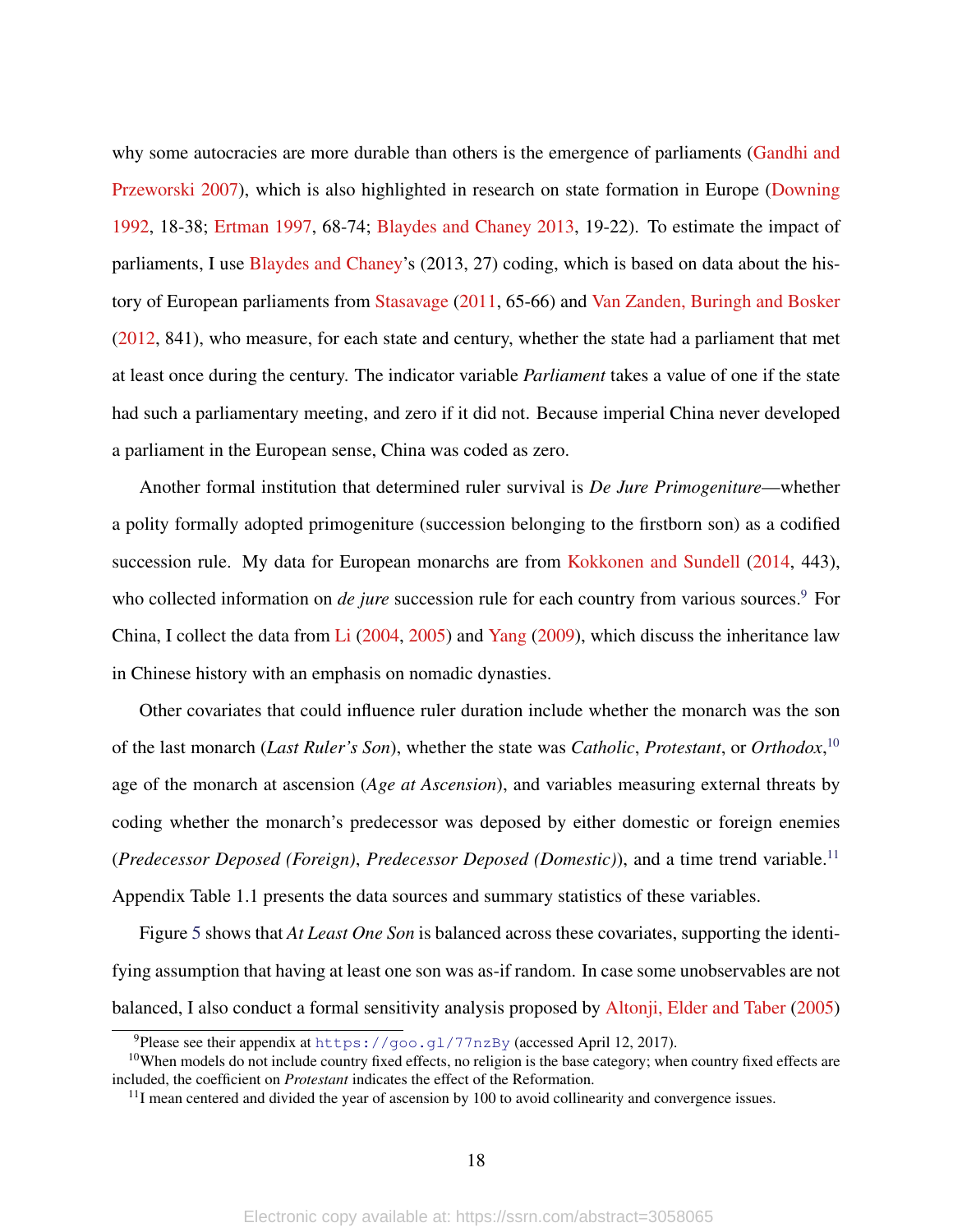to estimate how strong the influence of an unobserved confounder would have to be in order to overturn my results. I find that an unobservable needs to be at least seven times stronger than an existing observable to change my results.



<span id="page-18-0"></span>Figure 5: Balance between Monarchs with At Least One Son and Monarchs without Sons

*Note*: The coefficient plot shows the standardized coefficients and their 90% and 95% confidence intervals when regressing *At Least One Son* on a variety of covariates, controlling for country fixed effects and restricting the sample to monarchs who had at least one child. Standard errors are clustered at the country level. Appendix Table 2.1 shows the estimates.

I employ survival analysis because I care about *whether the monarchs survived* without being deposed, as well as *how long they endured*. I also use this method because the observations are right-censored: we do not know whether the monarch would have been deposed later if he died naturally. Survival time is calculated as the number of years a monarch stayed in power without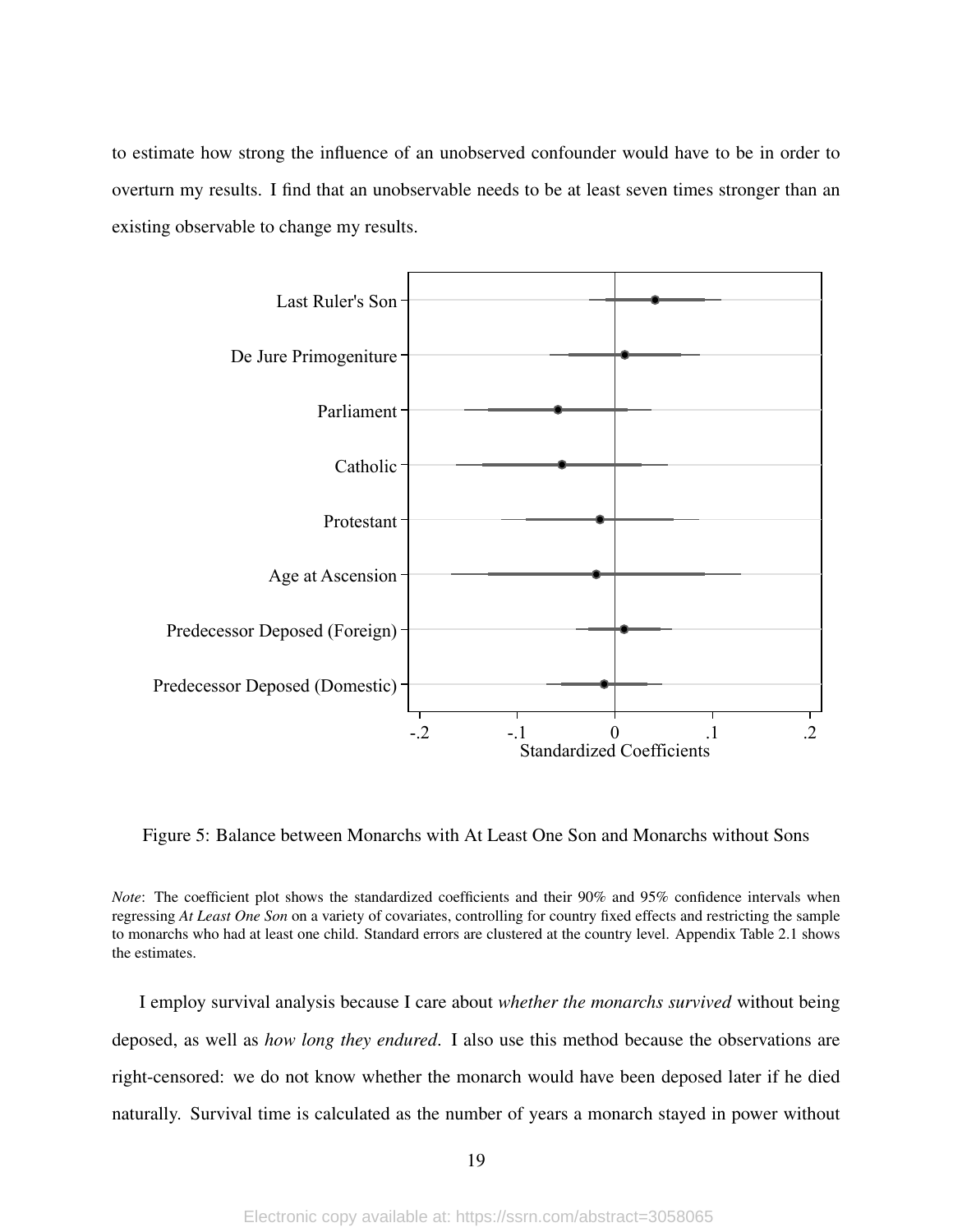|                                | Failure=Deposed                  |            |            |                              |            |            |
|--------------------------------|----------------------------------|------------|------------|------------------------------|------------|------------|
|                                | <b>Shared Frailty Cox Models</b> |            |            | <b>Stratified Cox Models</b> |            |            |
|                                | (3)<br>(1<br>(2)                 |            |            | (4)                          | (5)        | (6)        |
|                                | Haz. Ratio                       | Haz. Ratio | Haz. Ratio | Haz. Ratio                   | Haz. Ratio | Haz. Ratio |
|                                | (S.E.)                           | (S.E.)     | (S.E.)     | (S.E.)                       | (S.E.)     | (S.E.)     |
| At Least One Son               | $0.47***$                        | $0.47**$   | $0.54**$   | $0.47**$                     | $0.47**$   | $0.57*$    |
|                                | (0.11)                           | (0.11)     | (0.13)     | (0.11)                       | (0.11)     | (0.16)     |
| Last Ruler's Son               |                                  |            |            |                              |            |            |
| De Jure Primogeniture          |                                  |            |            |                              |            |            |
| Parliament                     |                                  |            |            |                              |            |            |
| Catholic                       |                                  |            |            |                              |            |            |
| <b>Protestant</b>              |                                  |            |            |                              |            |            |
| Orthodox                       |                                  |            |            |                              |            |            |
| Age at Ascension               |                                  |            |            |                              |            |            |
| Predecessor Deposed (Foreign)  |                                  |            |            |                              |            |            |
| Predecessor Deposed (Domestic) |                                  |            |            |                              |            |            |
| Time Trend                     |                                  |            |            |                              |            |            |
| Monarchs                       | 751                              | 751        | 661        | 751                          | 751        | 661        |

<span id="page-19-0"></span>Table 1: Survival Analysis of Monarchs in China and Europe (1000–1800 CE)

*Note*: Exponentiated coefficients; Standard errors in parentheses. +  $p < 0.10$ , \*  $p < 0.05$ , \*\*  $p < 0.01$ , \*\*\*  $p < 0.001$ .

being deposed, and failure is coded as one if the monarch was deposed and zero otherwise. I use a Cox proportional hazard model to estimate the risk of monarchs being deposed, because such models are more suitable when there are no "strong theoretical reasons to expect one distribution function over another" [\(Box-Steffensmeier and Jones](#page-28-13) [2004,](#page-28-13) 48).

I rely on two kinds of specifications. First, I use shared frailty models (based on country) to account for both *between*- and *within*-country variation in succession arrangement and ruler survival. Second, I estimate stratified models to focus on *within*-country variation in succession arrangement. These stratified models (similar to controlling for country fixed effects) remove all confounding influences from unobserved, time-constant, and country-level factors that make monarchs in particular countries more vulnerable to deposition than others. In both estimations, I restrict the sample to monarchs who had at least one child, so the estimates should be understood as the effect of having at least one son on being deposed, conditional on having at least one child.

Table [1](#page-19-0) presents the estimates of the hazard ratios.<sup>[12](#page-0-0)</sup> A hazard ratio greater than one indicates a higher probability of being deposed; a hazard ratio smaller than one suggests a lower probability

<sup>12</sup>Appendix Table 2.2 presents the full results.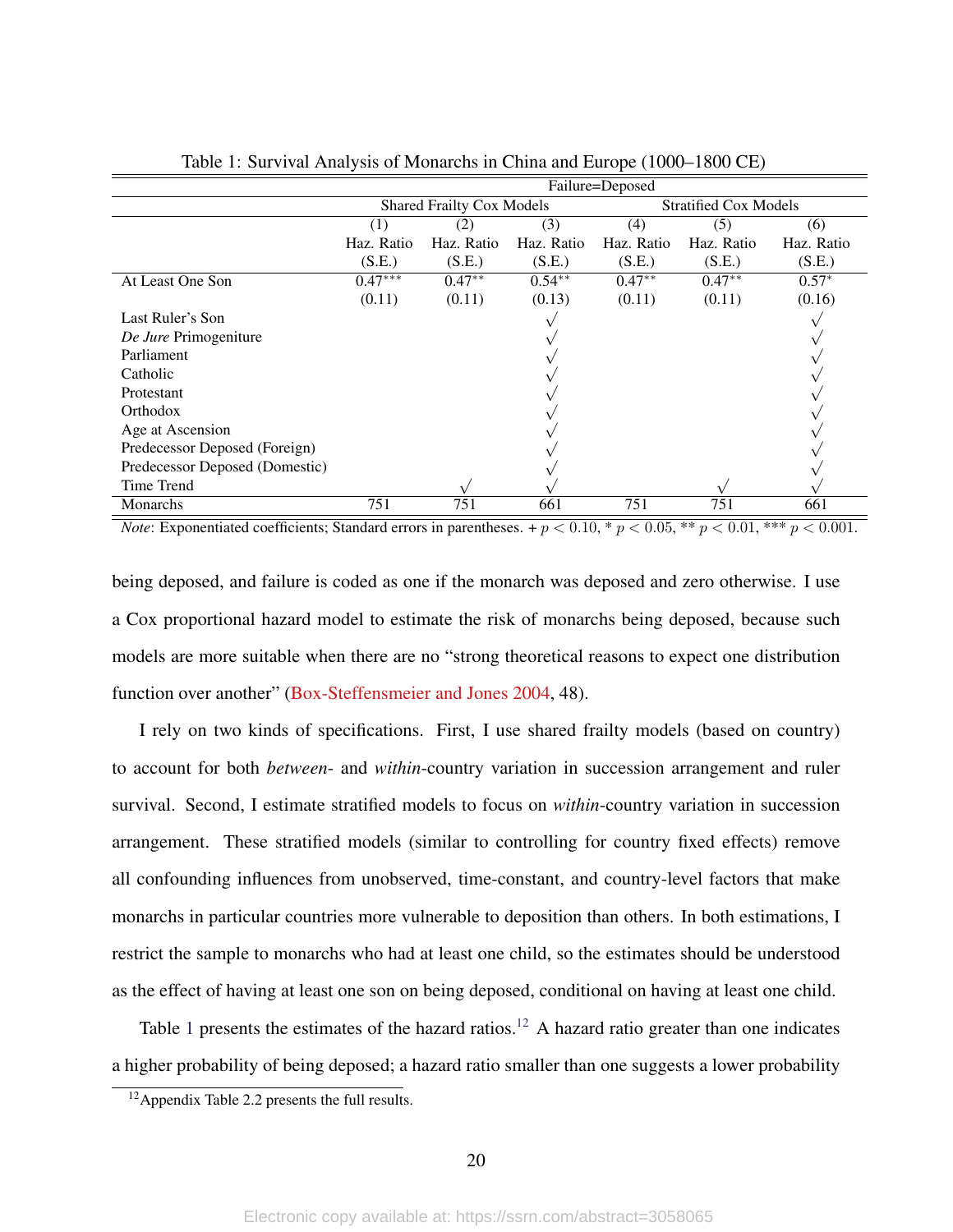of being deposed. To avoid biases introduced by control variables, I include in Model (1) only *At Least One Son*. The model shows that monarchs who had at least one son had a 53% lower hazard of being deposed than those who did not. In Model (2), I add *Time Trend*, and in Model (3) I add all the other covariates. The results remain the same when adding more controls. And stratified models (Models (4)–(6)) produce the same results, indicating that, within the same country, having a son could significantly change rulers' risk of being deposed.

These results are highly robust. Appendix Figures 2.1-2.2 show that the estimates stay stable when dropping any one country from the sample. I also examine the difference between monarchs with only one son and those with more than one son. One might think that having multiple sons may lead these potential heirs to conflict over succession, resulting in shorter durations of the rulers. As I argued earlier, however, this should not be the case because most polities had relatively clear succession orders for close males relatives of the monarch regardless of the succession rule. For example, in Europe where most polities used primogeniture, the monarch's oldest male son is first in the line of succession, followed by the second oldest male son, etc [\(Kokkonen and Sundell](#page-30-0) [2014;](#page-30-0) [Acharya and Lee](#page-28-1) [2016\)](#page-28-1). In China, the emperors often appointed a crown prince early in their reign to groom the heir, so each potential male successor was likely to have known his position in the succession hierarchy. My results are consistent with this proposition: having multiple as opposed to only one son is only beneficial for the ruler (Appendix Table 2.3).

Figure [6](#page-21-0) displays the estimated survival rates (left panel) and hazard rates (right panel) for monarchs who had at least one son (red, solid line) and who had no sons (blue, dashed line).

The results in Table [1](#page-19-0) demonstrate that having at least a son was important for ruler survival, which supports the proposition that Chinese emperors stayed in power longer than European kings because of China's more liberal marriage and inheritance norms.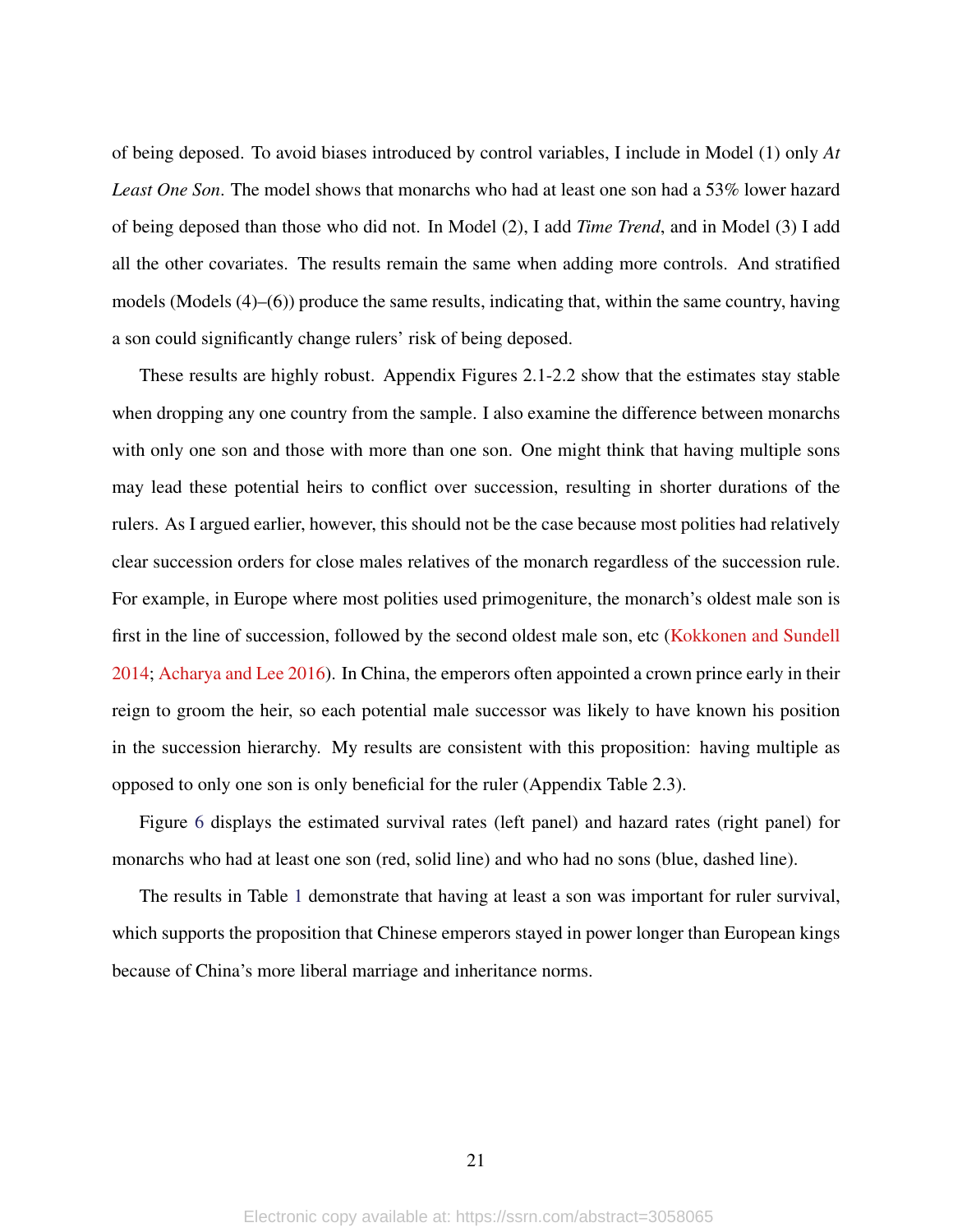

<span id="page-21-0"></span>Figure 6: Estimated Survival and Hazard Functions of Monarchs with and without At Least One Son

#### Mechanisms

As Figure [1](#page-5-0) shows, there is a long causal chain linking marriage institutions and ruler survival. So far, I have shown that Chinese monarchs were more likely to have a son (Figure [4\)](#page-13-0) and having a son decreased monarchs' probability of being deposed (Table [1\)](#page-19-0). In the following analyses, I will show more evidence to connect the links: 1) monarchs who had at least one son were more likely to appoint a son as the successor, and 2) appointing a son as successor decreased the probability of being deposed.

I construct an indicator of whether the monarch designated a son as his heir apparent (*Son as*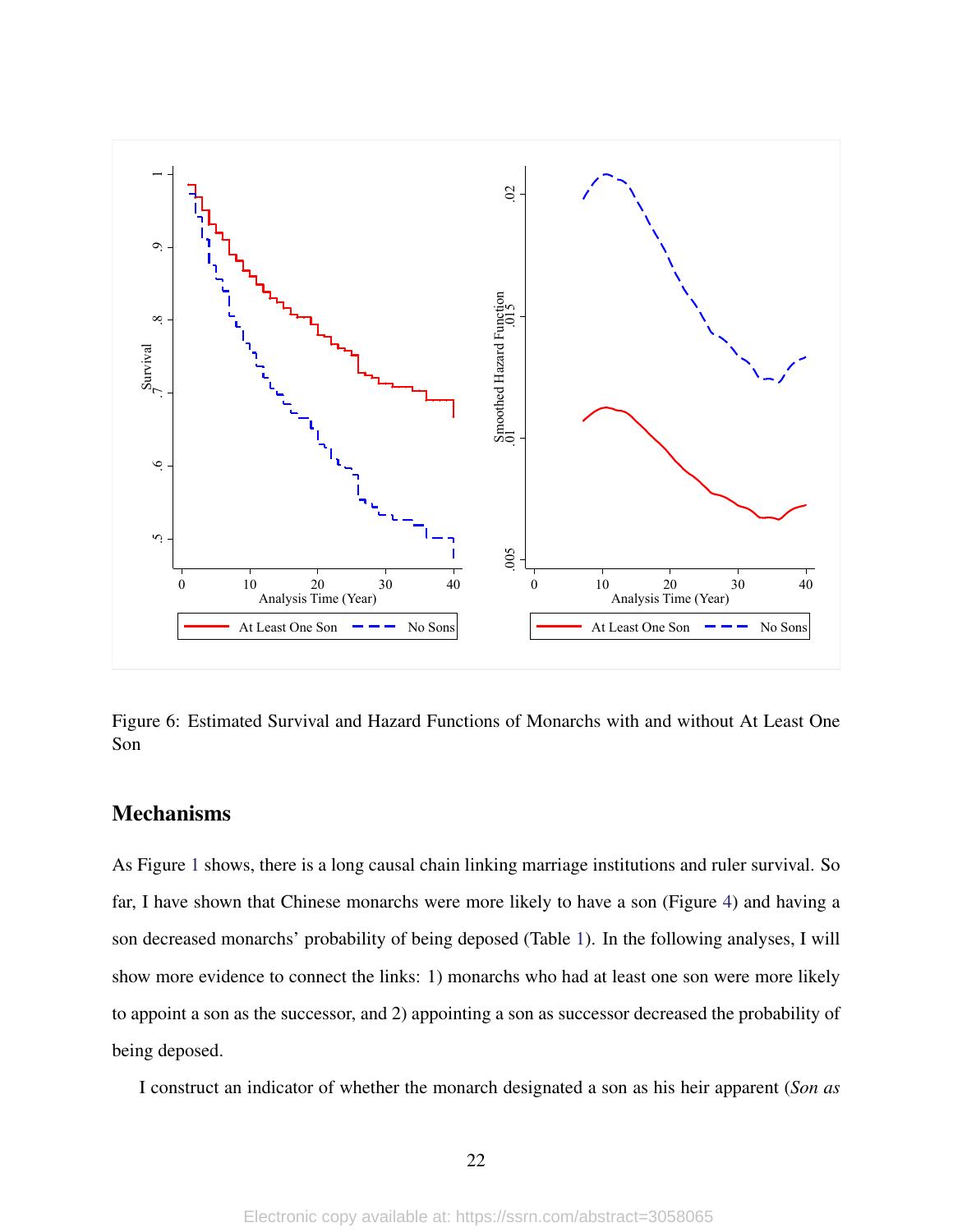*Successor*). The most relevant evidence for my theory is whether the ruler publicly designated a son as his heir apparent. For European monarchs, [Kokkonen and Sundell](#page-30-0) [\(2014,](#page-30-0) 444) collect data on whether monarchs were succeeded by their sons and assume that most sons "who succeeded monarchs are likely to have been intended successors." For Chinese dynasties, I collect the biographies of every Chinese emperor and their sons and carefully examine whether the emperor designated a crown prince and whether a son was chosen as the heir apparent. Because designating a crown prince was a significant event in imperial China, it was well documented in historical accounts, and the records from various sources were largely consistent [\(Du](#page-29-7) [1995;](#page-29-7) [Qiao et al.](#page-31-10) [1996\)](#page-31-10).

Table [2](#page-23-0) (Panel (a)) shows the ordinary least squares (OLS) estimates of the effect of *At Least One Son* on *Son as Successor*, with country fixed effects and standard errors clustered at the country level.[13](#page-0-0) The various specifications show a consistent finding that having at least one son increases the probability of appointing a son as successor. The effect size is striking: having at least one son increases the probability of appointing a son as successor by 40%.

Table [2](#page-23-0) (Panel (b)) then shows the next link. *Son as Successor* has a significantly negative effect on being deposed: the monarchs who appointed a son as successor were 25% less likely to be deposed than those who did not.<sup>[14](#page-0-0)</sup> This relationship, however, is merely correlational. As [Abramson and Rivera](#page-28-6) [\(2016,](#page-28-6) 1280-1283) demonstrate, only consolidated emperors had the reputation and power to anoint a crown prince. I cannot use my observational data to address this reverse causality problem and leave it for future research.

I also employ an estimator proposed by [Imai et al.](#page-30-11) [\(2011\)](#page-30-11) to estimate the *average causal mediation effect* (ACME) of *At Least One Son* on being deposed through *Son as Successor*. The ACME is estimated to be -0.14 (95% confidence interval: [-0.20, -0.08]), while the total effect is -0.15. This indicates that appointing a son successor is a major mechanism through which having at least one son affects the probability of being deposed. Because my observational data do not necessarily meet the sequential ignorability assumption, I flag this evidence as suggestive.

<sup>13</sup>Appendix Table 3.1 shows the full estimates.

<sup>&</sup>lt;sup>14</sup>Appendix Table 3.2 shows the full estimates.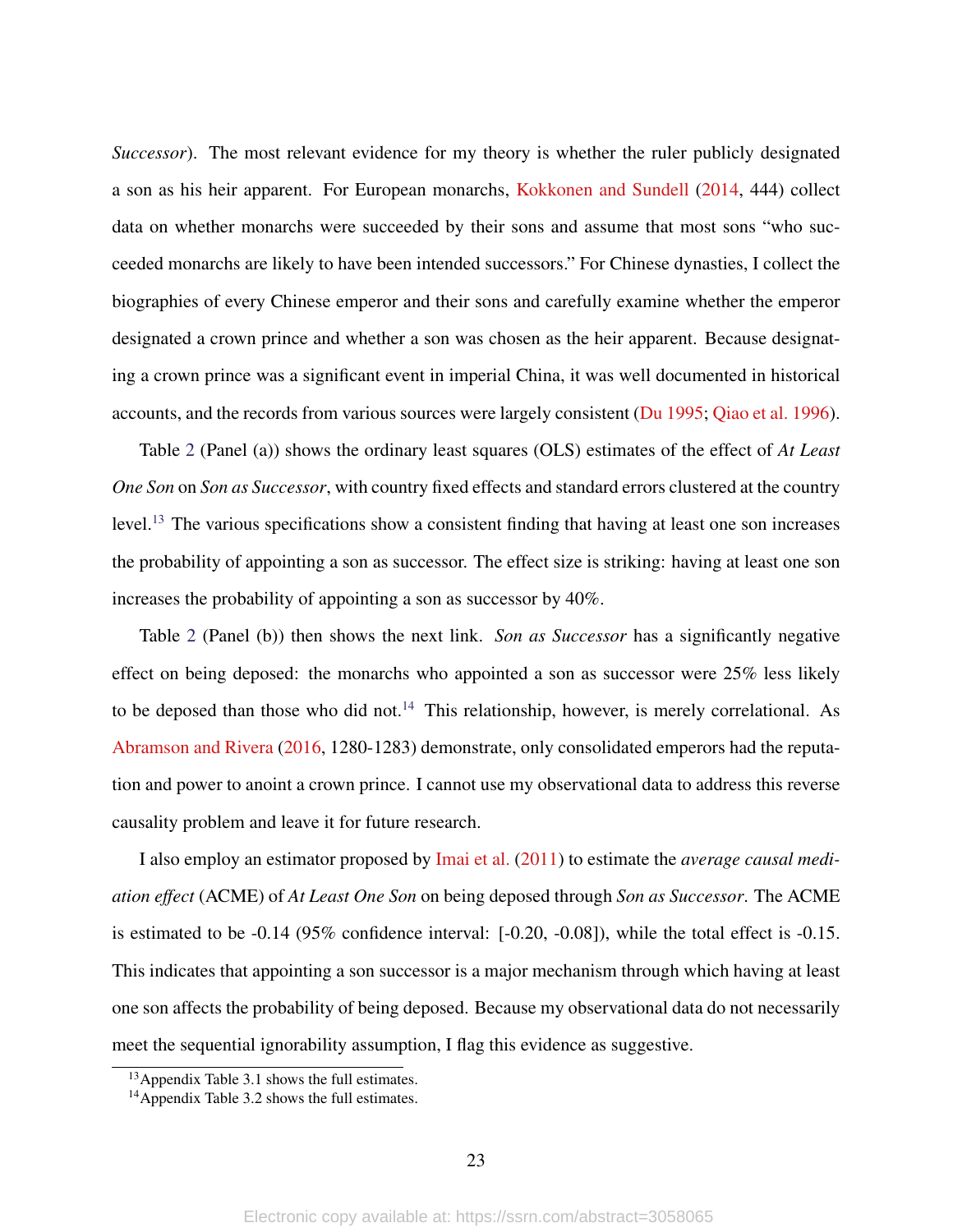| Panel (a): The Effects of At Least One Son on Son as Successor |           |           |           |  |  |
|----------------------------------------------------------------|-----------|-----------|-----------|--|--|
|                                                                | (1)       | (2)       | (3)       |  |  |
|                                                                | Coeff.    | Coeff.    | Coeff.    |  |  |
|                                                                | (C.S.E.)  | (C.S.E.)  | (C.S.E.)  |  |  |
| At Least One Son                                               | $0.41***$ | $0.41***$ | $0.39***$ |  |  |
|                                                                | (0.07)    | (0.07)    | (0.07)    |  |  |
| Outcome Variable Mean                                          | 0.53      | 0.53      | 0.54      |  |  |
| Controls                                                       |           |           |           |  |  |
| Time Trend                                                     |           |           |           |  |  |
| Country F.E.                                                   |           |           |           |  |  |
| Intercept                                                      |           |           |           |  |  |
| Monarchs                                                       | 750       | 750       | 750       |  |  |
| No. of Clusters                                                | 43        | 42        | 42        |  |  |

<span id="page-23-0"></span>Table 2: Testing Mechanisms: OLS Estimates

| Panel (b): The Effects of Son as Successor on Deposed |            |            |            |  |  |
|-------------------------------------------------------|------------|------------|------------|--|--|
|                                                       | (1)        | (2)        | (3)        |  |  |
|                                                       | Coeff.     | Coeff.     | Coeff.     |  |  |
|                                                       | (C.S.E.)   | (C.S.E.)   | (C.S.E.)   |  |  |
| Son as Successor                                      | $-0.26***$ | $-0.25***$ | $-0.23***$ |  |  |
|                                                       | (0.04)     | (0.04)     | (0.04)     |  |  |
| Outcome Variable Mean                                 | 0.30       | 0.30       | 0.29       |  |  |
| Controls                                              |            |            |            |  |  |
| Time Trend                                            |            |            |            |  |  |
| Country F.E.                                          |            |            |            |  |  |
| Intercept                                             |            |            |            |  |  |
| Monarchs                                              | 762        | 762        | 668        |  |  |
| No. of Clusters                                       | 43         | 42         | 42         |  |  |

*Note*: Panel (a) presents OLS estimates of the effect of *At Least One Son* on *Son as Successor*. Appendix Table 3.1 shows the full results. Panel (b) presents OLS estimates of the effect of *Son as Successor* on *Deposed*. Appendix Table 3.2 shows the full results. Controls include *Last Ruler's Son*, *De Jure Primogeniture*, *Parliament*, *Catholic*, *Protestant* (*Orthodox* as the reference group), *Age at Ascension*, *Predecessor Deposed (Foreign)*, and *Predecessor Deposed (Domestic)*. Standard errors clustered at the country level are in parentheses. +  $p < 0.10$ , \*  $p < 0.05$ , \*\*  $p < 0.01$ , \*\*\*  $p < 0.001$ .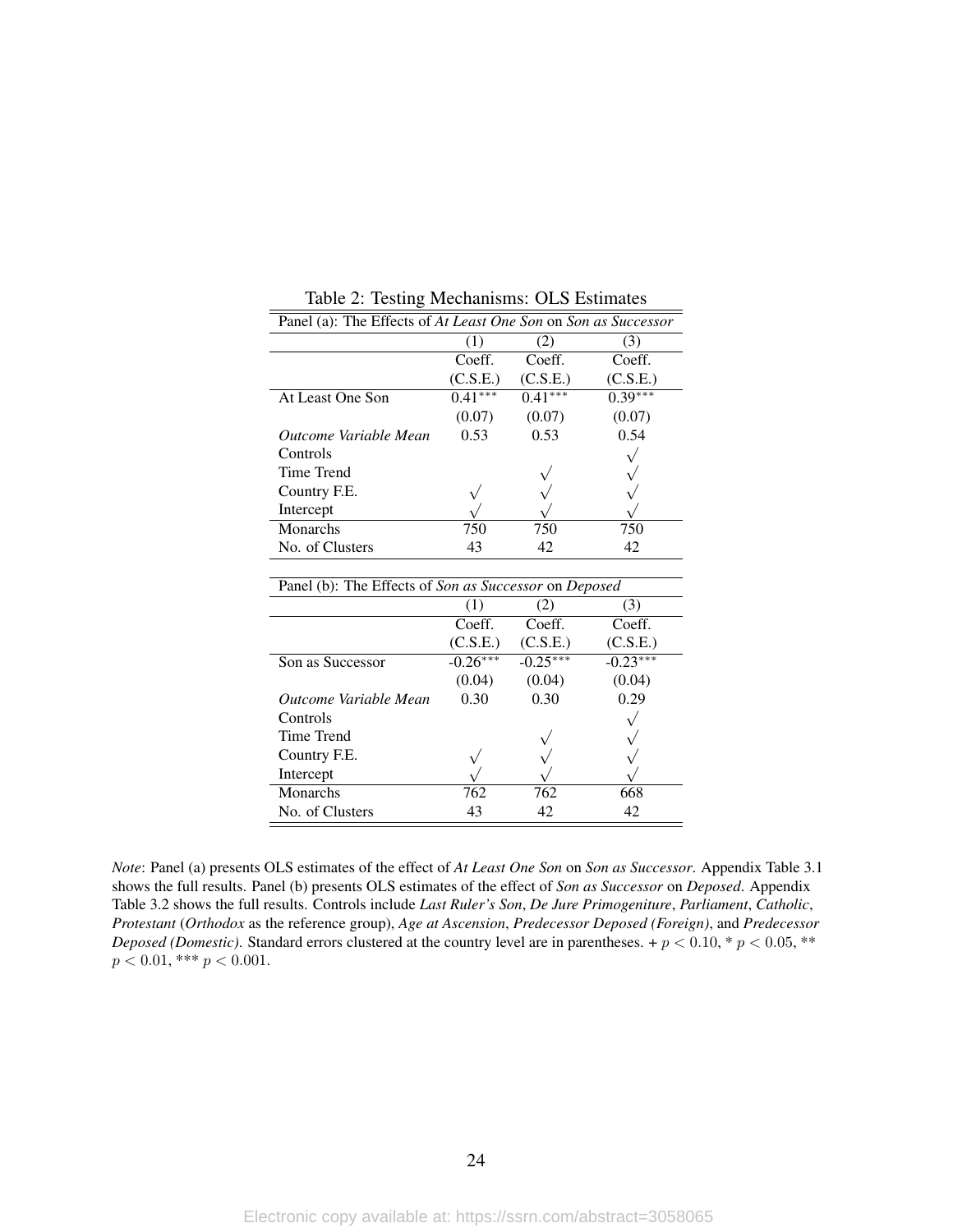In sum, there is evidence that the monarchs who had at least one son were more likely to appoint a son as successor, and the monarchs who had a son as successor were less likely to be deposed.

#### Testable Implication

My theory implies not only that monarchs who appointed a son successor were less likely to be deposed in general, but also that they had a lower risk of being overthrown *by the elite*. To provide direct evidence for my argument, I analyze an original dataset that I compile on Chinese rulers from the first emperor (Qin Shi Huang (220–210 BCE)) to the last emperor (Xuantong Emperor (1908–1911 CE)). This dataset includes fine-grained information on how emperors exited office, which enables me to test my proposition in a more direct way.

| Cause               | T.<br><b>Method of Exit</b>                  | <b>Frequency</b> | Percent  |
|---------------------|----------------------------------------------|------------------|----------|
| <b>Health</b>       | <b>Natural Death</b>                         | 152              | 53.90%   |
| <b>Elites</b>       | Murdered by Elites                           | 34               | 12.09%   |
|                     | Deposed by Elites                            | 24               | 8.51%    |
|                     | Forced by Elites to Abdicate                 | 17               | $6.03\%$ |
|                     | Committed Suicide under Pressure from Elites | 1                | $0.35\%$ |
|                     | <b>Subtotal</b>                              | 76               | 26.95%   |
| Civil War           | Deposed in Civil War                         | 20               | 7.09%    |
|                     | Died in Civil War                            | 10               | $3.55\%$ |
|                     | Committed Suicide during Civil War           | 1                | $0.35\%$ |
|                     | Forced to Abdicate facing Internal Threats   | 1                | $0.35\%$ |
|                     | <b>Subtotal</b>                              | 32               | 11.34%   |
| <b>External War</b> | Committed Suicide during External War        | 4                | 1.42%    |
|                     | Forced to Abdicate facing External Threats   | 3                | 1.06%    |
|                     | <b>Subtotal</b>                              | 7                | 2.48%    |
| Family              | Murdered by Son                              | 5                | 1.77%    |
|                     | Murdered by Concubine                        |                  | $0.35\%$ |
|                     | <b>Subtotal</b>                              | 6                | 2.12%    |
| <b>Other</b>        | Elixir Poison                                | $\overline{4}$   | 1.42%    |
|                     | Volunteer to Abdicate                        | 4                | 1.42%    |
|                     | <b>Accidental Death</b>                      |                  | $0.35\%$ |
|                     | <b>Subtotal</b>                              | 9                | 3.19%    |
|                     | Total                                        | 282              | 100%     |

<span id="page-24-0"></span>Table 3: Exit of Chinese Emperors (221 BCE–1911 CE)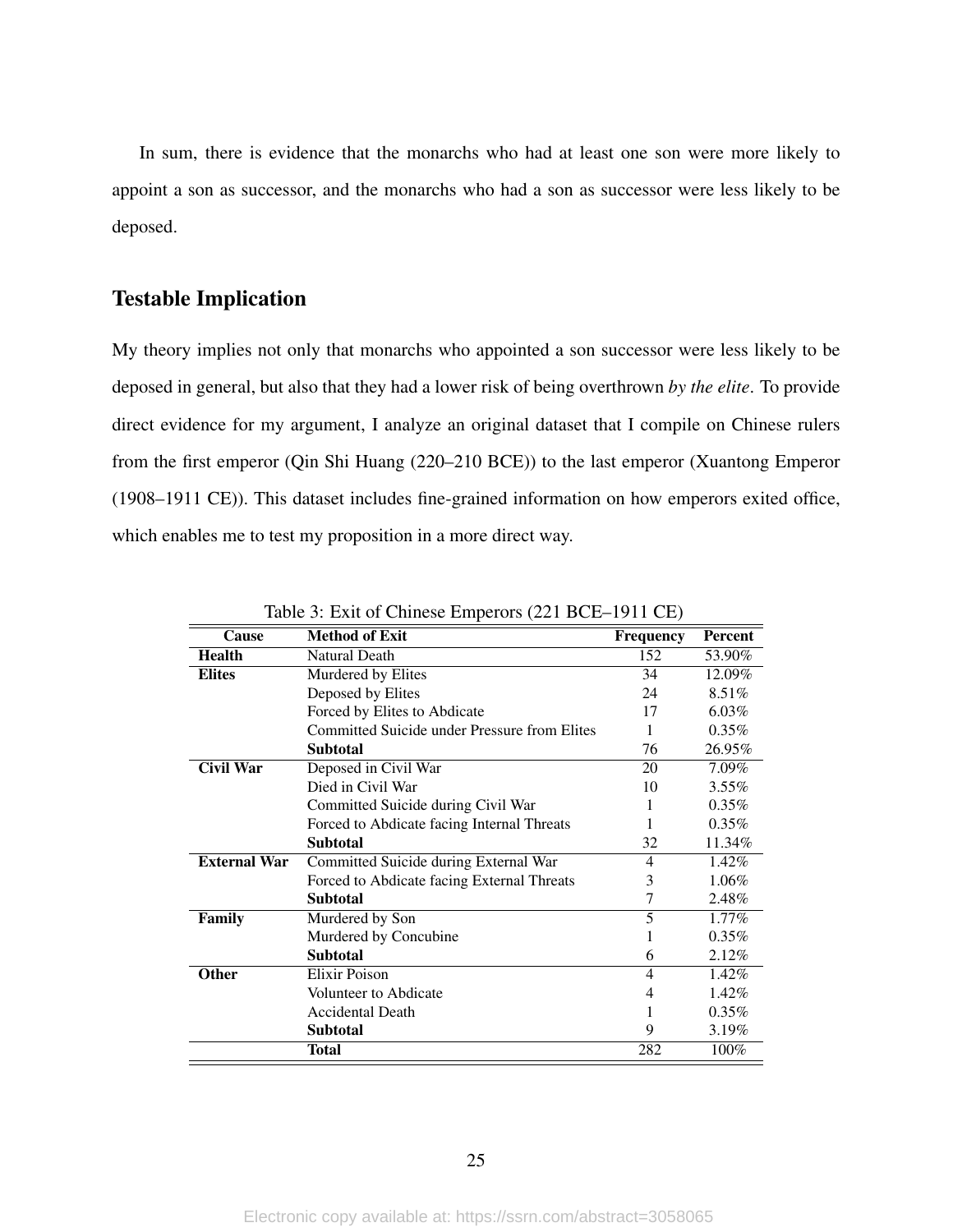|                                | Failure=Deposed                  |            |            |                              |            |            |
|--------------------------------|----------------------------------|------------|------------|------------------------------|------------|------------|
|                                | <b>Shared Frailty Cox Models</b> |            |            | <b>Stratified Cox Models</b> |            |            |
|                                | (3)<br>(2)                       |            | (4)        | (5)                          | (6)        |            |
|                                | Haz. Ratio                       | Haz. Ratio | Haz. Ratio | Haz. Ratio                   | Haz. Ratio | Haz. Ratio |
|                                | (S.E.)                           | (S.E.)     | (S.E.)     | (S.E.)                       | (S.E.)     | (S.E.)     |
| Son as Successor               | $0.19***$                        | $0.18***$  | $0.20***$  | $0.18***$                    | $0.23***$  | $0.27**$   |
|                                | (0.05)                           | (0.05)     | (0.06)     | (0.06)                       | (0.09)     | (0.11)     |
| Last Ruler's Son               |                                  |            |            |                              |            |            |
| <b>Dynastic Duration</b>       |                                  |            |            |                              |            |            |
| Age at Ascension               |                                  |            |            |                              |            |            |
| Predecessor Deposed (Foreign)  |                                  |            |            |                              |            |            |
| Predecessor Deposed (Domestic) |                                  |            |            |                              |            |            |
| <b>Monarch Ethnicity FE</b>    |                                  |            |            |                              |            |            |
| Time Trend                     |                                  |            |            |                              |            |            |
| Monarchs                       | 282                              | 282        | 232        | 282                          | 282        | 232        |

<span id="page-25-0"></span>Table 4: Hereditary Succession and Deposition by Elite in China (221 BCE–1911 CE)

*Note*: Exponentiated coefficients; Standard errors in parentheses. +  $p < 0.10$ , \*  $p < 0.05$ , \*\*  $p < 0.01$ , \*\*\*  $p < 0.001$ .

Table [3](#page-24-0) shows the exits of all 282 Chinese emperors. Half died peacefully, while the other half exited office unnaturally. Of these unnatural exits, about half were deposed by the elite (murdered, overthrown, forced to abdicate, or forced to commit suicide). This is consistent with [Svolik'](#page-31-11)s (2009, 478) argument that most autocratic leaders were overthrown by government insiders. The next category is death or deposition in civil wars; very few (seven) were deposed by (or in) external wars. Very few (five) Chinese emperors were murdered by their sons, suggesting that Chinese emperors have handled the crown-prince problem well.

I now investigate whether emperors who had a crown prince were less likely to be deposed *by the elite*. Table [4](#page-25-0) presents the Cox models in which failure is defined as an exit caused by the elite.<sup>[15](#page-0-0)</sup> I try different specifications with and without covariates, and include ethnicity dummies to consider the various dynasties established by different ethnic groups.<sup>[16](#page-0-0)</sup> Consistent with my theoretical prediction, emperors who had a son as their heir apparent were 73–82% less likely to be deposed by the elite. This lends direct support to the idea that monarchs can avoid elite coups by appointing a crown prince.

Combining *Evidence I* through *IV*, the results strongly support the idea that Chinese familial institutions gave Chinese emperors an advantage by providing a large number of male heirs, which enabled them to appoint a crown prince to maintain the loyalty of both the successor and the elite. Chinese emperors, as a result, were able to stay in power longer than European monarchs.

<sup>15</sup>Appendix Table 4.2 presents the full results.

<sup>16</sup>Appendix Table 4.1 presents the summary statistics for this China-specific dataset.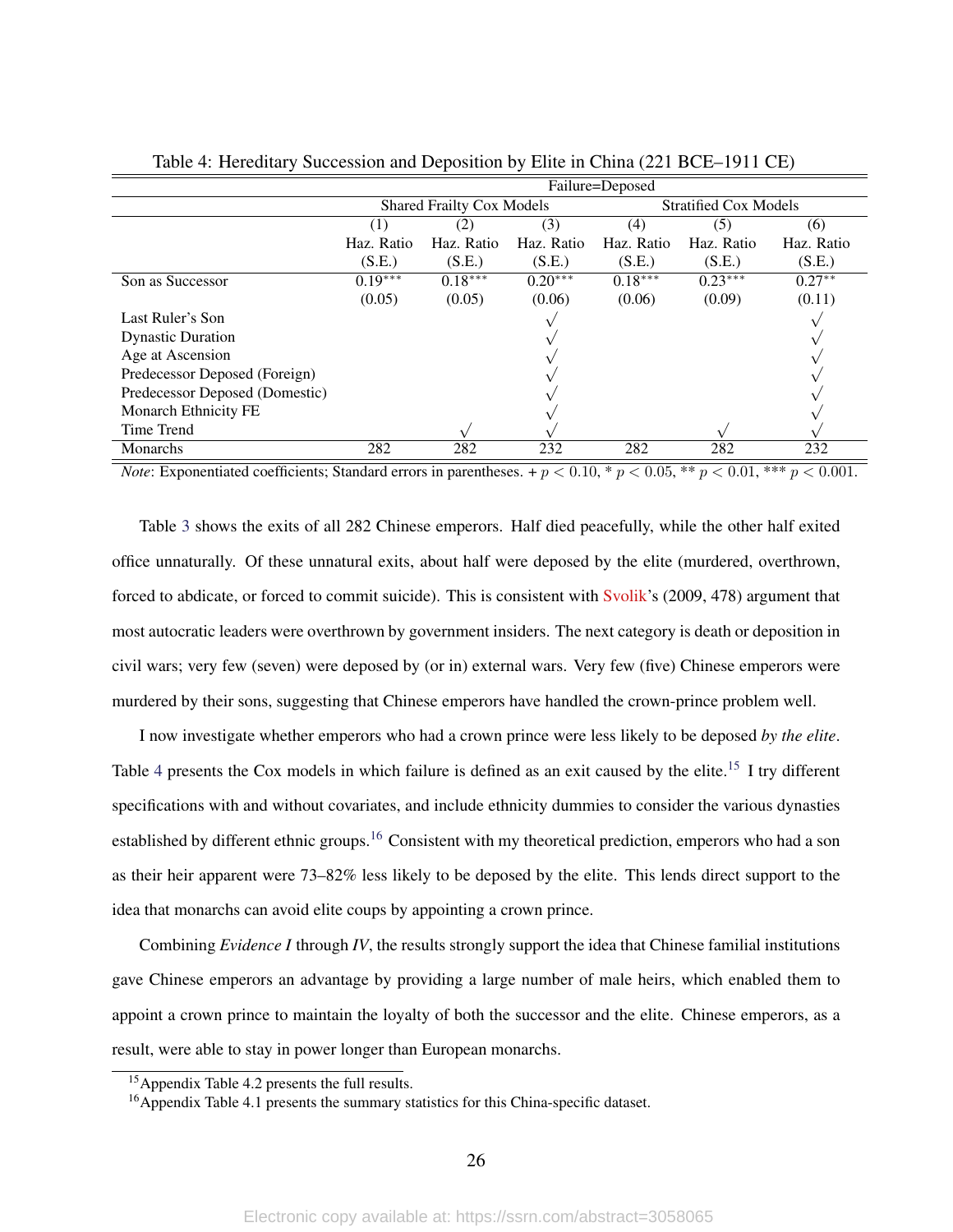### **CONCLUSION**

Economic historian Philip Hoffman recently asked, "Why did Europe conquer the world?" By the early 20th century, Europeans had gained control of 84% of the globe, and they ruled colonies on every other inhabited continent [\(Hoffman](#page-29-11) [2015,](#page-29-11) 2). The European experience has become a benchmark against which other countries are compared, and much scholarly effort has been devoted to explaining why Europe has been exceptional. Most political scientists, however, explain "European exceptionalism" without examining other ancient civilizations.<sup>[17](#page-0-0)</sup> This Euro-centric approach often exaggerates Europe's uniqueness.

By comparing Europe and China, I show that European political stability was not exceptional: from 1000 to 1800 CE, Chinese emperors stayed in power longer than most European monarchs. The longer ruler tenure in imperial China contradicts a distinguished literature that emphasizes the role of feudalism and representation in lengthening autocratic rule. I then show that hereditary succession, which was sustained by China's familial institutions, was key to the country's stability. I test these arguments using a novel dataset of over 1,000 monarchs in China and Europe.

My study has implications for two important debates. The first debate revolves around the great divergence between Europe and China in the early 19th century [\(Pomeranz](#page-31-6) [2000,](#page-31-6) 3-10; [Rosenthal and Wong](#page-31-17) [2011,](#page-31-17) 8-9). A prominent argument is that political stability contributes to long-term economic development by giving rulers a long time horizon to focus on pro-growth economic policies [\(Olson](#page-31-1) [2000,](#page-31-1) 6-9). Applying this argument to Europe, many scholars attribute its rise to exceptional stability in the premodern era. For example, [Strayer](#page-31-0) [\(1970,](#page-31-0) 19) argues, "a notable increase in stability and security in the period following the year 1000 ... was great enough to touch off an impressive revival in most parts of western Europe." [Acharya](#page-28-1) [and Lee](#page-28-1) [\(2016,](#page-28-1) 20-22) empirically show that European regions that had longer ruler durations in the premodern era are now wealthier than other regions. In the same vein, [Cox and Weingast](#page-28-2) [\(2018,](#page-28-2) 287-290) analyze a panel dataset of more modern periods and show that a strong legislature contributes to both political stability and economic growth. But the long tenures of Chinese emperors cast doubt on this long-held view: if longlasting rulers promoted economic growth, China's economy should have taken off in the Ming Dynasty. China during the Ming and Qing, however, was caught in what [Elvin](#page-29-14) [\(1973,](#page-29-14) 298-315) terms a "high-level

<sup>&</sup>lt;sup>17</sup>Notable exceptions include [Hui](#page-30-2) [\(2005\)](#page-30-2), [Kuran](#page-30-12) [\(2011\)](#page-30-12), [Blaydes and Chaney](#page-28-0) [\(2013\)](#page-28-0), [Stasavage](#page-31-2) [\(2016\)](#page-31-2), and [Dincecco and Wang](#page-29-3) [\(2018\)](#page-29-3).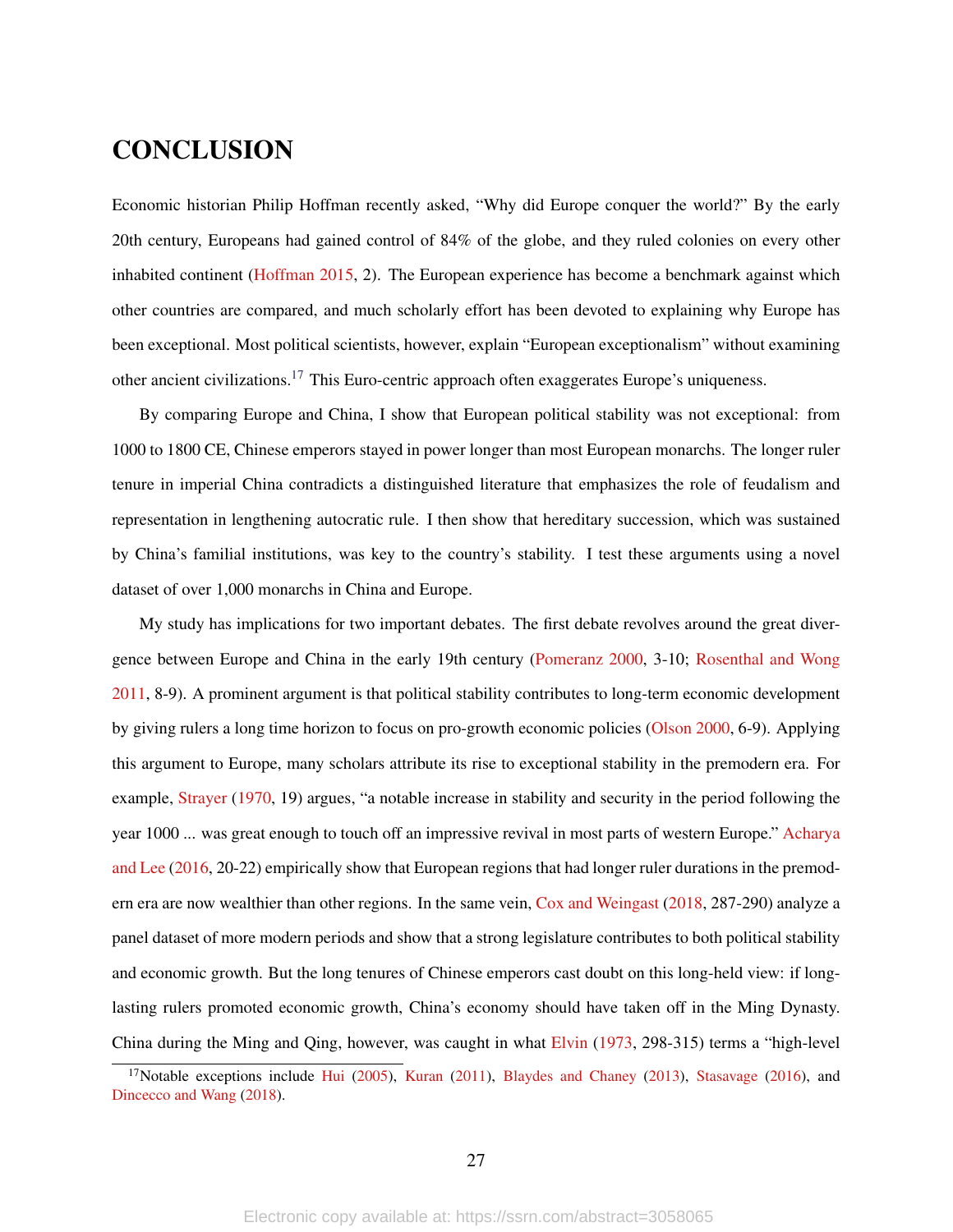equilibrium trap" or what [Jin](#page-30-13) [\(1984\)](#page-30-13) calls an "an ultra-stable system," in which political stability was associated with economic stagnation. Although exploring the relationship between ruler duration and economic development is beyond the scope of this article, my findings point to the importance of re-examining the stability–development link in the premodern era.

The second debate centers on the question of autocratic survival. In the emerging literature on authoritarian regimes, many scholars have examined the roles of formal, political institutions in lengthening ruler duration, such as legislatures and elections [\(Gandhi and Przeworski](#page-29-8) [2007,](#page-29-8) 1281-1284; [Gandhi](#page-29-15) [2008,](#page-29-15) 73- 101; [Magaloni](#page-30-6) [2008,](#page-30-6) 4-10) and power sharing institutions [\(Bueno de Mesquita et al.](#page-28-14) [2003,](#page-28-14) 29-31; [Svolik](#page-31-18) [2012,](#page-31-18) 3-8). My findings about the importance of informal institutions, in particular, marriage and inheritance norms, expand this literature and call more attention to how informal institutions complement formal institutions [\(Helmke and Levitsky](#page-29-6) [2004\)](#page-29-6). In the premodern era, representative assemblies were rare outside Europe [\(Stasavage](#page-31-2) [2016,](#page-31-2) 146), yet many ancient rulers stayed in power for decades. This study points to one possible explanation that travels beyond Europe.

Although my evidence is from the remote past, my findings have contemporary implications. A handful of ruling monarchs remain—in Bahrain, Brunei, Jordan, Kuwait, Liechtenstein, Monaco, Morocco, Oman, Qatar, Saudi Arabia, Swaziland, and United Arab Emirates, and many autocracies still rely on hereditary succession, such as North Korea and arguably Singapore. In authoritarian regimes that do not rely on hereditary succession, choosing a loyal successor is still important for the ruler. A sizable literature on Chinese and Soviet politics emphasizes the importance of succession for regime stability [\(MacFarquhar](#page-30-14) [1959,](#page-30-14) 312; [Lieberthal](#page-30-15) [1978,](#page-30-15) 239; [Esherick and Perry](#page-29-16) [1983,](#page-29-16) 171-173; [Bunce and Roeder](#page-28-15) [1986,](#page-28-15) 215; [Dickson](#page-29-17) [and Murdoch](#page-29-17) [1997,](#page-29-17) 64; [Shirk](#page-31-19) [2001,](#page-31-19) 139; [Fewsmith](#page-29-18) [2003,](#page-29-18) 1). The "crown-prince problem" that Mao Zedong encountered when his heir apparent Lin Biao attempted to blow up his train is still in living memory for many Chinese and especially Communist Party leaders.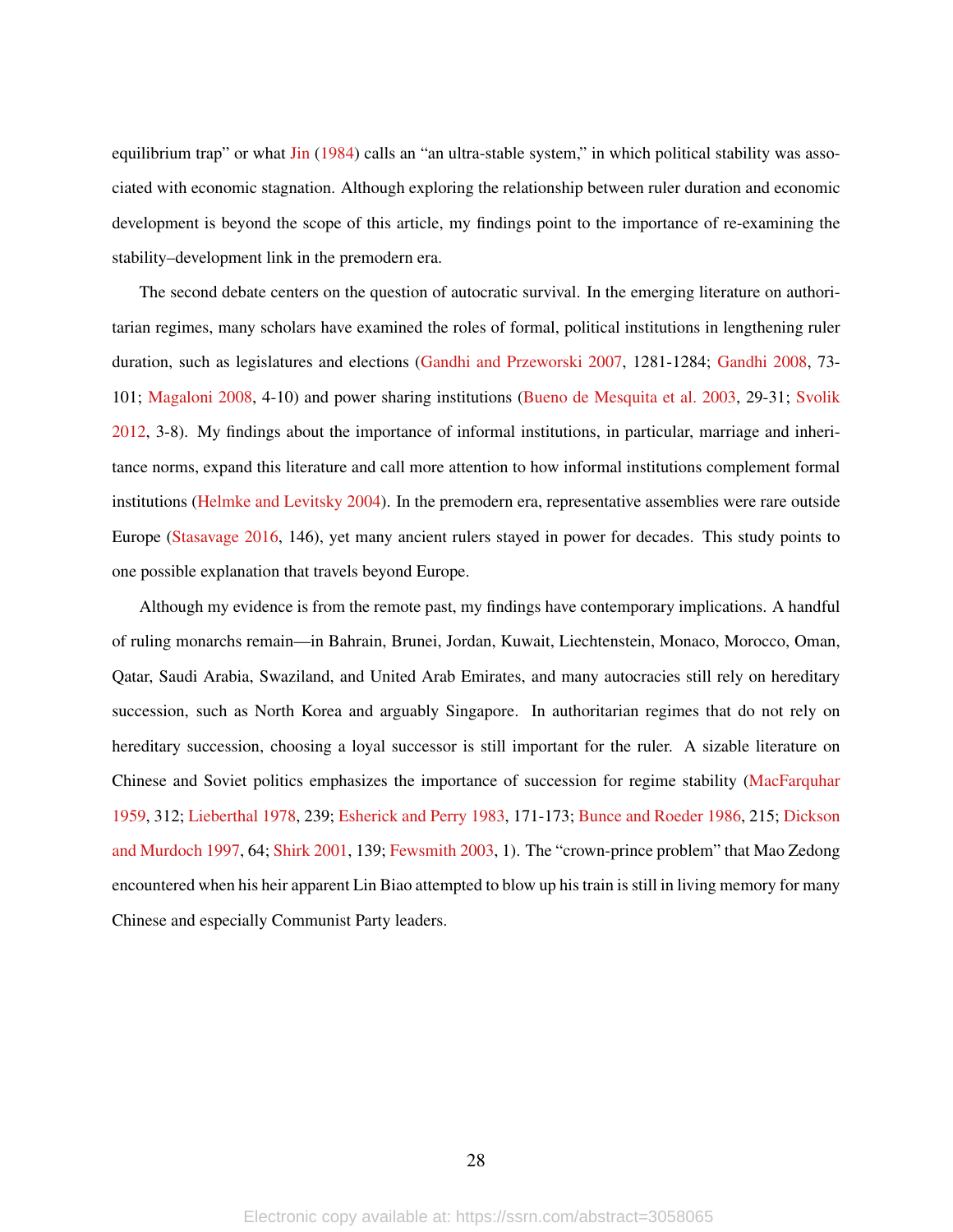### References

- <span id="page-28-6"></span>Abramson, Scott and Carlos Velasco Rivera. 2016. "Time Is Power: The Noninstitutional Sources of Stability in Autocracies." *The Journal of Politics* 78(4):1279–1295.
- <span id="page-28-1"></span>Acharya, Avidit and Alexander Lee. 2016. "Path Dependence in European Development: Medieval Politics, Conflict and State Building." *Paper Presented at the Midwest Political Science Association Annual Meeting, Chicago IL* . URL: *http://stanford.edu/ avidit/europe.pdf*
- <span id="page-28-12"></span>Altonji, Joseph G, Todd E Elder and Christopher R Taber. 2005. "Selection on Observed and Unobserved Variables: Assessing the Effectiveness of Catholic Schools." *Journal of Political Economy* 113(1):151– 184.
- <span id="page-28-3"></span>Anderson, Perry. 1974. *Passages from Antiquity to Feudalism*. Verso.
- <span id="page-28-0"></span>Blaydes, Lisa and Eric Chaney. 2013. "The Feudal Revolution and Europe's Rise: Political Divergence of the Christian West and the Muslim World Before 1500 CE." *American Political Science Review* 107(01):16– 34.
- <span id="page-28-7"></span>Boix, Carles and Milan W Svolik. 2013. "The Foundations of Limited Authoritarian Government: Institutions, Commitment, and Power-Sharing in Dictatorships." *The Journal of Politics* 75(02):300–316.
- <span id="page-28-10"></span>Boswell, John. 1988. *The Kindness of Strangers: The Abandonment of Children in Western Europe from Late Antiquity to the Renaissance*. University of Chicago Press.
- <span id="page-28-13"></span>Box-Steffensmeier, Janet M and Bradford S Jones. 2004. *Event History Modeling: A Guide for Social Scientists*. Cambridge University Press.
- <span id="page-28-5"></span>Brownlee, Jason. 2007. "Hereditary Succession in Modern Autocracies." *World Politics* 59(04):595–628.
- <span id="page-28-8"></span>Brundage, James A. 1987. *Law, Sex, and Christian Society in Medieval Europe*. University of Chicago Press.
- <span id="page-28-14"></span>Bueno de Mesquita, Bruce, Alastair Smith, Randolph Siverson and James Morrow. 2003. *The Logic of Political Survival*. The MIT Press.
- <span id="page-28-15"></span>Bunce, Valerie and Philip G Roeder. 1986. "The Effects of Leadership Succession in the Soviet Union." *American Political Science Review* 80(01):215–224.
- <span id="page-28-4"></span>Cox, Gary W. 2016. *Marketing Sovereign Promises: Monopoly Brokerage and the Growth of the English State*. Cambridge University Press.
- <span id="page-28-2"></span>Cox, Gary W and Barry R Weingast. 2018. "Executive Constraint, Political Stability, and Economic Growth." *Comparative Political Studies* 51(3):279–303.
- <span id="page-28-11"></span>Cronqvist, Henrik and Frank Yu. 2017. "Shaped by Their Daughters: Executives, Female Socialization, and Corporate Social Responsibility." *Journal of Financial Economics* 126(3):543–562.
- <span id="page-28-9"></span>d'Avray, David. 2015. *Papacy, Monarchy and Marriage 860–1600*. Cambridge University Press.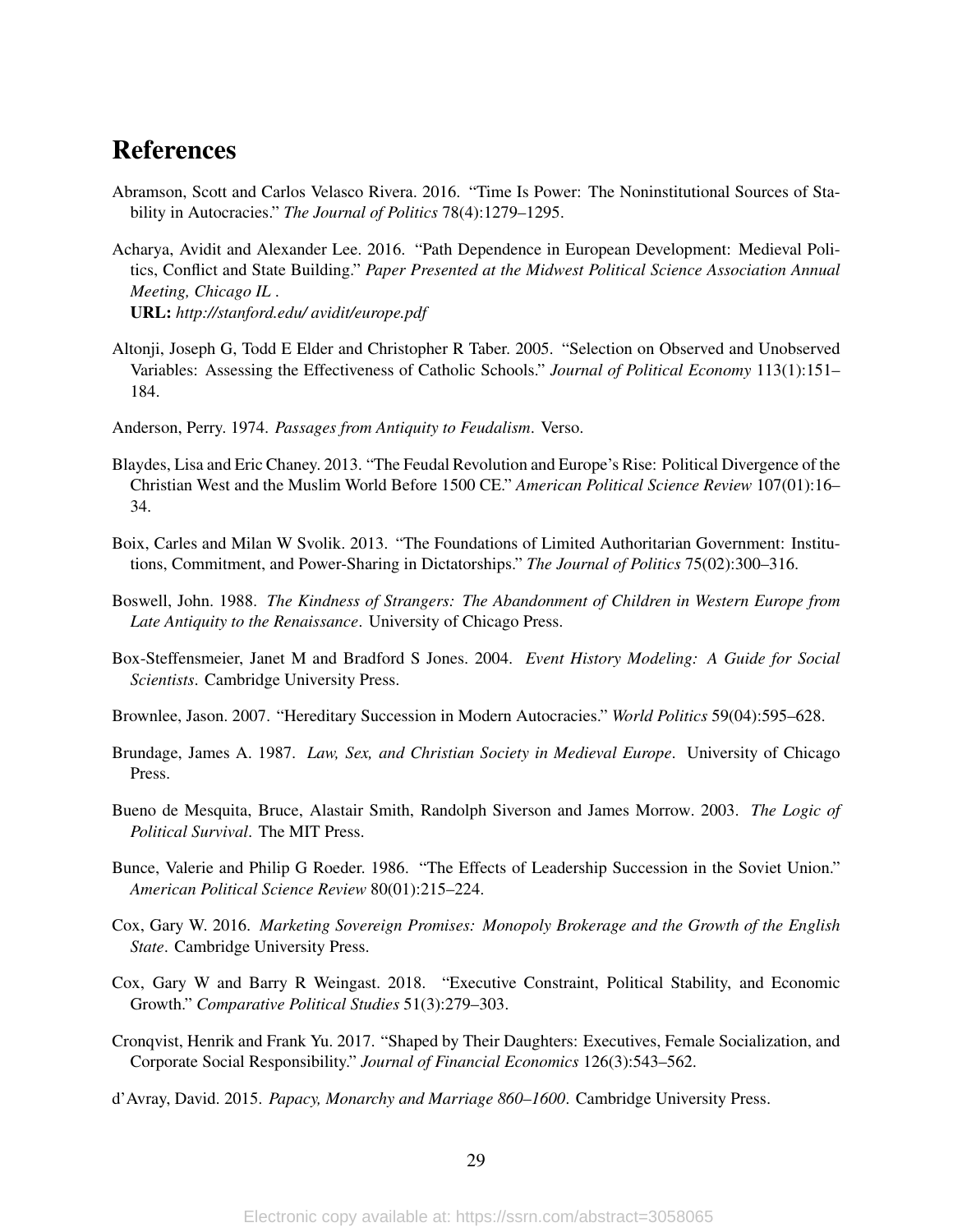- <span id="page-29-17"></span>Dickson, Bruce J and Rupert Murdoch. 1997. "Unsettled Succession: China's Critical Moment." *The National Interest* (49):64–72.
- <span id="page-29-2"></span>Dincecco, Mark. 2011. *Political Transformations and Public Finances: Europe, 1650–1913*. Cambridge University Press.
- <span id="page-29-3"></span>Dincecco, Mark and Yuhua Wang. 2018. "Violent Conflict and Political Development Over the Long Run: China Versus Europe." *Annual Review of Political Science* 21:341–358.
- <span id="page-29-1"></span>Downing, Brian M. 1992. *The Military Revolution and Political Change: Origins of Democracy and Autocracy in Early Modern Europe*. Princeton University Press.
- <span id="page-29-7"></span>Du, Jianmin. 1995. *Chronologies of Chinese Emperors and Their Families (Zhongguo lidai diwang shixi nianbiao)*. Qilu Shushe.
- <span id="page-29-12"></span>Ebrey, Patricia. 1986. "Concubines in Sung China." *Journal of Family History* 11(1):1–24.
- <span id="page-29-14"></span>Elvin, Mark. 1973. *The Pattern of the Chinese Past: A Social and Economic Interpretation*. Stanford University Press.
- <span id="page-29-0"></span>Ertman, Thomas. 1997. *Birth of the Leviathan: Building States and Regimes in Medieval and Early Modern Europe*. Cambridge University Press.
- <span id="page-29-16"></span>Esherick, Joseph W and Elizabeth J Perry. 1983. "Leadership Succession in the People's Republic of China: 'Crisis' or Opportunity?" *Studies in Comparative Communism* 16(3):171–177.
- <span id="page-29-18"></span>Fewsmith, Joseph. 2003. "The Sixteenth National Party Congress: The Succession That Didn't Happen." *The China Quarterly* 173:1–16.
- <span id="page-29-9"></span>Frantz, Erica and Elizabeth A Stein. 2017. "Countering Coups: Leadership Succession Rules in Dictatorships." *Comparative Political Studies* 50(7):935–962.
- <span id="page-29-15"></span>Gandhi, Jennifer. 2008. *Political Institutions under Dictatorships*. Cambridge University Press.
- <span id="page-29-8"></span>Gandhi, Jennifer and Adam Przeworski. 2007. "Dictatorial Institutions and the Survival of Autocrats." *Comparative Political Studies* 40:1279–1301.
- <span id="page-29-13"></span>Glynn, Adam N and Maya Sen. 2015. "Identifying Judicial Empathy: Does Having Daughters Cause Judges to Rule for Women's Issues?" *American Journal of Political Science* 59(1):37–54.
- <span id="page-29-5"></span>Goody, Jack. 1983. *The Development of the Family and Marriage in Europe*. Cambridge University Press.
- <span id="page-29-6"></span>Helmke, Gretchen and Steven Levitsky. 2004. "Informal Institutions and Comparative Politics: A Research Agenda." *Perspectives on Politics* 2(4):725–740.
- <span id="page-29-4"></span>Herlihy, David. 1962. "Land, Family and Women in Continental Europe, 701-1200." *Traditio* 18:89–120.
- <span id="page-29-10"></span>Herz, John H. 1952. "The Problem of Successorship in Dictatorial Regimes; A Study in Comparative Law and Institutions." *The Journal of Politics* 14(01):19–40.
- <span id="page-29-11"></span>Hoffman, Philip T. 2015. *Why Did Europe Conquer the World?* Princeton University Press.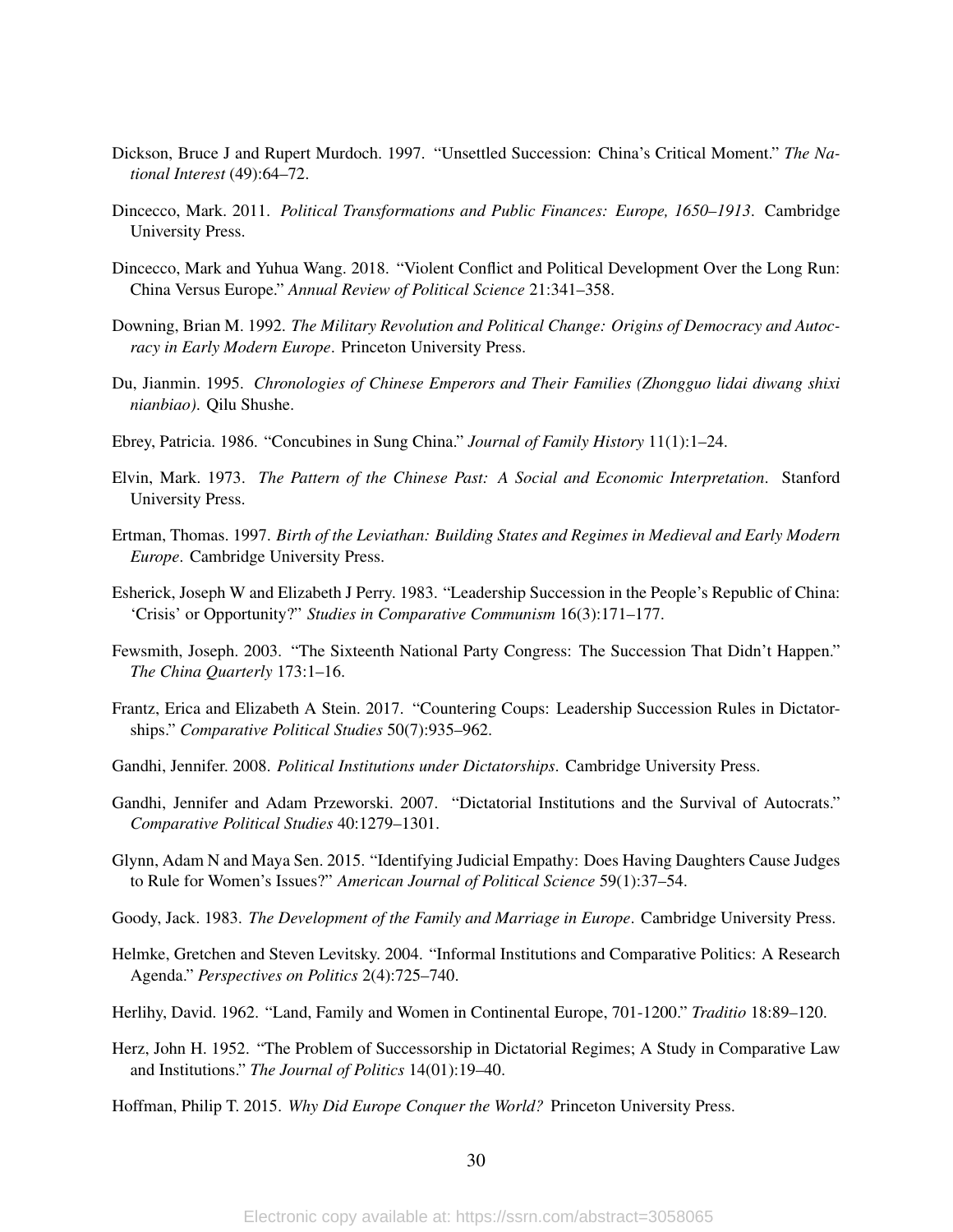- <span id="page-30-2"></span>Hui, Victoria Tin-bor. 2005. *War and State Formation in Ancient China and Early Modern Europe*. Cambridge University Press.
- <span id="page-30-11"></span>Imai, Kosuke, Luke Keele, Dustin Tingley and Teppei Yamamoto. 2011. "Unpacking the Black Box of Causality: Learning About Causal Mechanisms From Experimental and Observational Studies." *American Political Science Review* 105(04):765–789.
- <span id="page-30-13"></span>Jin, Guantao. 1984. *The Structure of Feudal Society in Chinese History: An Ultra-Stable System (Xingsheng yu weiji: lun zhongguo fengjian shehui de chaowending jiegou)*. Hunan People's Press (Hunan renmin chubanshe).
- <span id="page-30-8"></span>Kern, Fritz. 1948. *Kingship and Law in the Middle Ages*. Harper & Row.
- <span id="page-30-0"></span>Kokkonen, Andrej and Anders Sundell. 2014. "Delivering Stability—Primogeniture and Autocratic Survival in European Monarchies 1000–1800." *American Political Science Review* 108(02):438–453.
- <span id="page-30-1"></span>Kokkonen, Andrej and Anders Sundell. 2017. "The King is Dead: Political Succession and War in Europe, 1000–1799." *The Quality of Government Institute Working Paper Series 2017: 9* . URL: *https://goo.gl/azNbkr*
- <span id="page-30-5"></span>Konrad, Kai A and Vai-Lam Mui. 2017. "The Prince—or Better No Prince? The Strategic Value of Appointing a Successor." *Journal of Conflict Resolution* 61(10):2158–2182.
- <span id="page-30-4"></span>Kuhn, Philip A. 1970. *Rebellion and Its Enemies in Late Imperial China: Militarization and Social Structure, 1796-1864*. Harvard University Press.
- <span id="page-30-12"></span>Kuran, Timur. 2011. *The Long Divergence: How Islamic Law Held Back the Middle East*. Princeton University Press.
- <span id="page-30-3"></span>Lei, Haizong. 2016 [1940]. *Chinese Culture and Chinese Soilders (Zhongguo de wenhua yu zhongguo de bing)*. Beijing Press (Beijing chubanshe).
- <span id="page-30-9"></span>Li, Mingren. 2004. "A Study of Royal Succession Rule among Xianbei Tuoba Rulers (Xianbei tuobashi junzhu jichengzhi yanjiu)." *Humanities Journal of National Chung Hsing University (Xingda renwen xuebao)* 14:631–672.
- <span id="page-30-10"></span>Li, Mingren. 2005. "A Study of Royal Succession Rule during Northern Qi and Northern Zhou (Beiqi beizhou zhi junzhu jichengzhi yanjiu)." *Historical Journal of National Chung Hsing University (Xingda lishi xuebao)* 16:147–170.
- <span id="page-30-15"></span>Lieberthal, Kenneth. 1978. "Modernization and Succession Politics in China." *Journal of International Affairs* 32(2):239–254.
- <span id="page-30-7"></span>MacDonald, Kevin. 1995. "The Establishment and Maintenance of Socially Imposed Monogamy in Western Europe." *Politics and the Life Sciences* 14(1):3–23.
- <span id="page-30-14"></span>MacFarquhar, Roderick. 1959. "The Leadership in China: Succession to Mao Tse-Tung." *The World Today* 15(8):310–323.
- <span id="page-30-6"></span>Magaloni, Beatriz. 2008. "Credible Power-Sharing and the Longevity of Authoritarian Rule." *Comparative Political Studies* 41(4-5):715–741.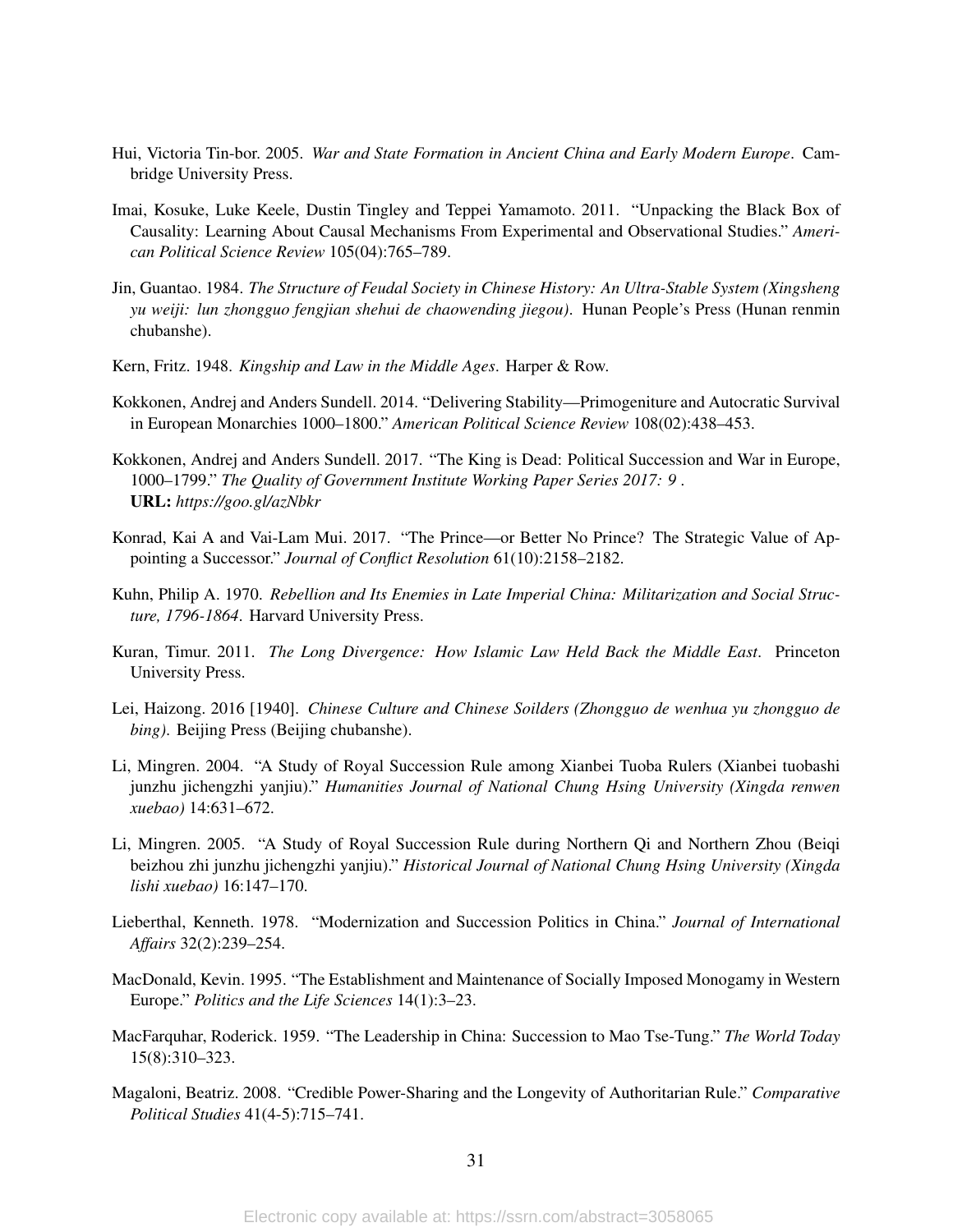<span id="page-31-8"></span>McNaughton, Arnold. 1973. *Book of Kings: A Royal Genealogy*. New York Times Book Co.

- <span id="page-31-9"></span>Morby, John E. 1989. *Dynasties of the World: A Chronological and Genealogical Handbook*. Oxford University Press.
- <span id="page-31-14"></span>Newman, CA. 1986. "Review Essay of Royal Bastards." *Medieval Prosopography* 7:87–97.
- <span id="page-31-4"></span>North, Douglass C. and Barry R. Weingast. 1989. "Constitutions and Commitment: The Evolution of Institutions Governing Public Choice in Seventeenth-Century England." *The Journal of Economic History* 49:803–832.
- <span id="page-31-1"></span>Olson, Mancur. 2000. *Power and Prosperity: Outgrowing Communist and Capitalist Dictatorships*. Basic Books.
- <span id="page-31-6"></span>Pomeranz, Kenneth. 2000. *The Great Divergence: China, Europe, and the Making of the Modern World Economy*. Princeton University Press.
- <span id="page-31-10"></span>Qiao, Jitang, Luo Wei, Fupeng Li and Xuehui Li. 1996. *The Complete Biographies of Chinese Emperors (Zhongguo huangdi quanzhuan)*. Industry and Commerce Press (Gongshang chubanshe).
- <span id="page-31-15"></span>Riasanovsky, VA. 1948. "Mongol Law–A Concise Historical Survey." *Washington Law Review* 23:166–178.
- <span id="page-31-17"></span>Rosenthal, Jean-Laurent and Roy Bin Wong. 2011. *Before and Beyond Divergence*. Harvard University Press.
- <span id="page-31-12"></span>Scheidel, Walter. 2009. "A Peculiar Institution? Greco–Roman Monogamy in Global Context." *The History of the Family* 14(3):280–291.
- <span id="page-31-19"></span>Shirk, Susan L. 2001. "Will the Institutionalization of Party Leadership Survive the 2002-03 Succession?" *The China Journal* (45):139–142.
- <span id="page-31-5"></span>Stasavage, David. 2011. *States of Credit: Size, Power, and the Development of European Polities*. Princeton University Press.
- <span id="page-31-2"></span>Stasavage, David. 2016. "Representation and Consent: Why They Arose in Europe and Not Elsewhere." *Annual Review of Political Science* 19:145–162.
- <span id="page-31-13"></span>Stone, Lawrence. 1990. *Road to Divorce: England 1530-1987*. Oxford University Press.
- <span id="page-31-0"></span>Strayer, Joseph R. 1970. *On the Medieval Origins of the Modern State*. Princeton University Press.
- <span id="page-31-7"></span>Sumption, Jonathan. 2009. *The Hundred Years War, Volume 1*. University of Pennsylvania Press.
- <span id="page-31-11"></span>Svolik, Milan W. 2009. "Power Sharing and Leadership Dynamics in Authoritarian Regimes." *American Journal of Political Science* 53(2):477–494.
- <span id="page-31-18"></span>Svolik, Milan W. 2012. *The Politics of Authoritarian Rule*. Cambridge University Press.
- <span id="page-31-3"></span>Tilly, Charles. 1992. *Coercion, Capital and European States: AD 990–1992*. Wiley-Blackwell.
- <span id="page-31-16"></span>Trigger, Bruce G, Barry J Kemp, David O'Connor and Alan B Lloyd. 1983. *Ancient Egypt: A Social History*. Cambridge University Press.